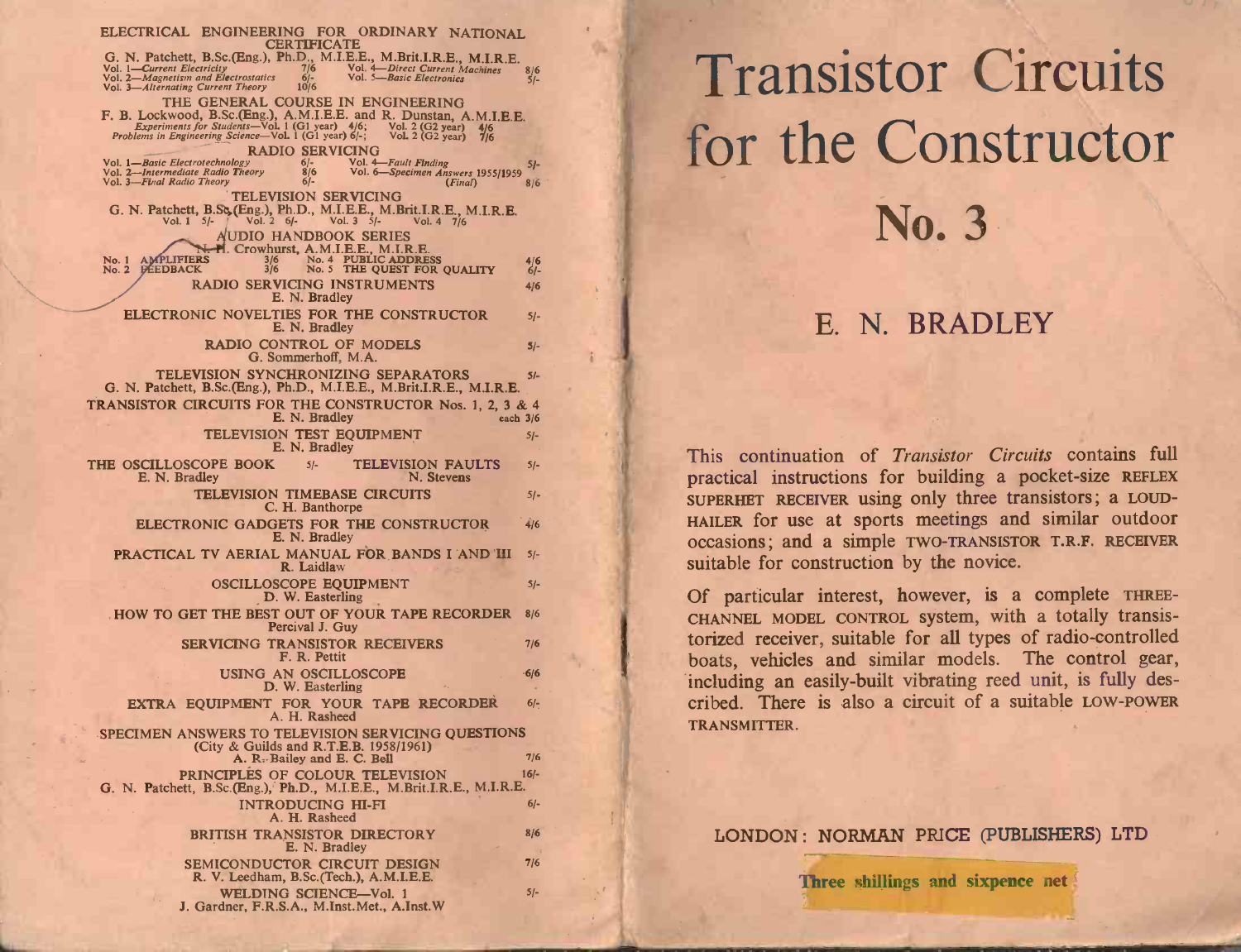# **TRANSISTOR CIRCUITS TRANSISTOR CIRCUITS<br>FOR THE CONSTRUCTOR**

No. 3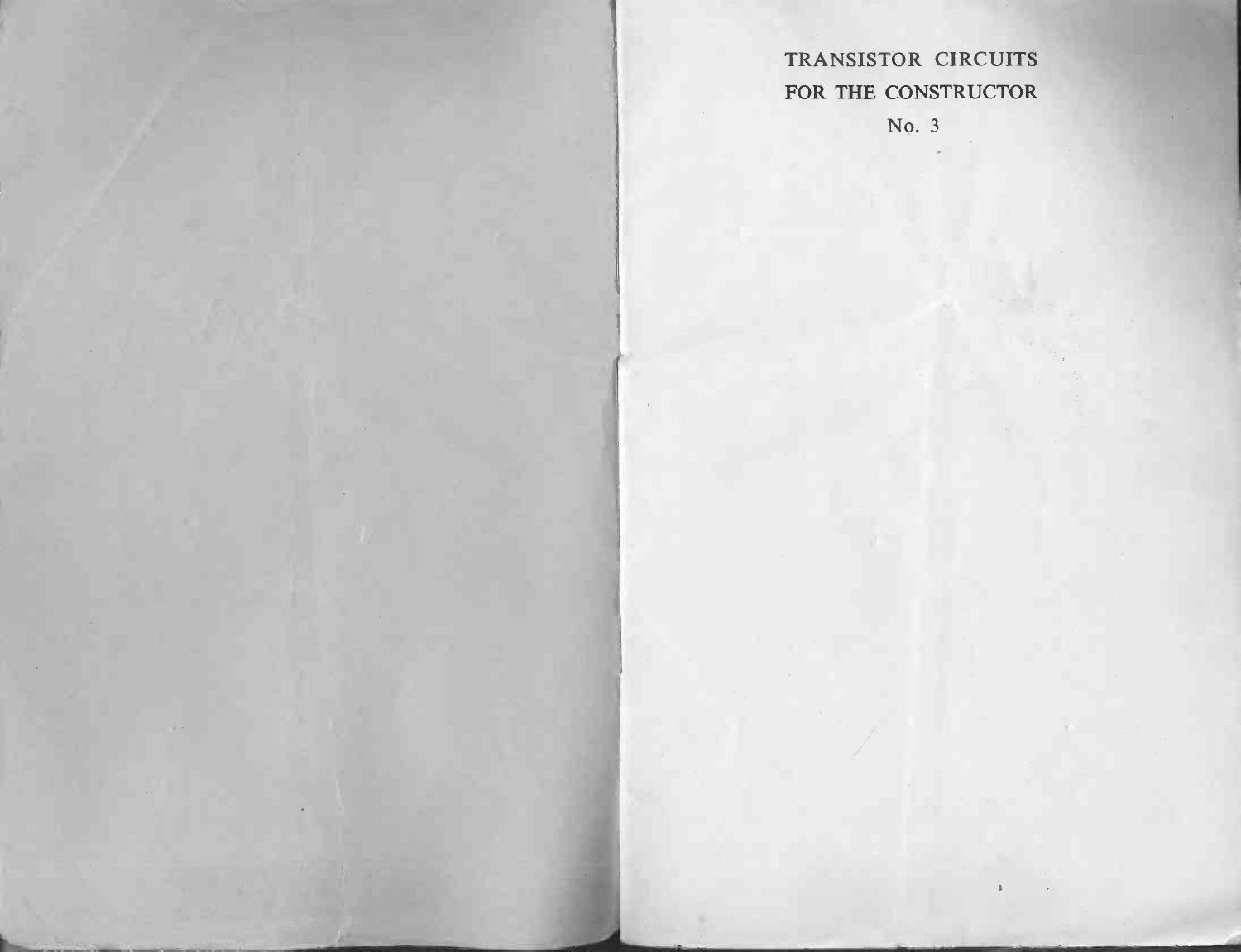# TRANSISTOR RANSISTO<br>CIRCUITS **INSIST<br>FOR THE** FOR THE CONSTRUCTOR  $\overline{\phantom{0}}$

No. 3

E. N. Bradley

LONDON NORMAN PRICE (PUBLISHERS) LTD.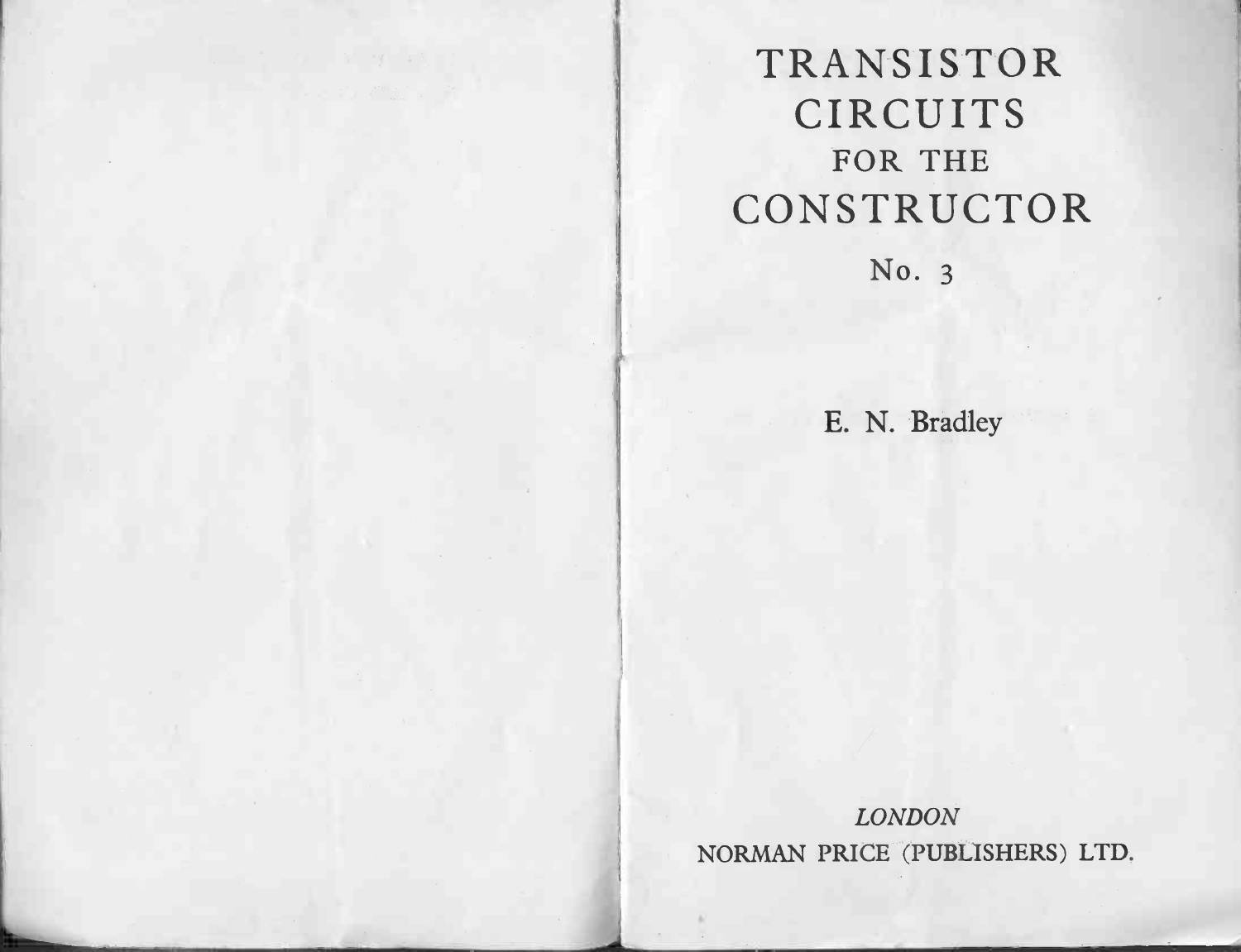### NORMAN PRICE (PUBLISHERS) LTD. 1<br>150 OSSULSTON STREET, LONDON, N.W.1<br>150 OSSULSTON STREET, LONDON, N.W.1

### **CONTENTS**

|             | ۰ |  |
|-------------|---|--|
|             |   |  |
| <b>PAGE</b> |   |  |

|               | <b>CONTENTS</b>                    |             |
|---------------|------------------------------------|-------------|
|               |                                    | <b>PAGE</b> |
|               | A THREE-TRANSISTOR REFLEX SUPERHET | 9           |
| $\mathcal{P}$ | A TRANSISTORIZED LOUD-HAILER       | 15.         |
| 3.            | THREE-CHANNEL MODEL CONTROL        | 18          |
|               | A TWO-TRANSISTOR T.R.F. RECEIVER   | 30          |

## © NORMAN PRICE (PUBLISHERS) LTD., 1960 PRICE (PUBLISH)<br>3rd impression 1963

Printed in Great Britain by A. BROWN & SONS, LTD., Hull.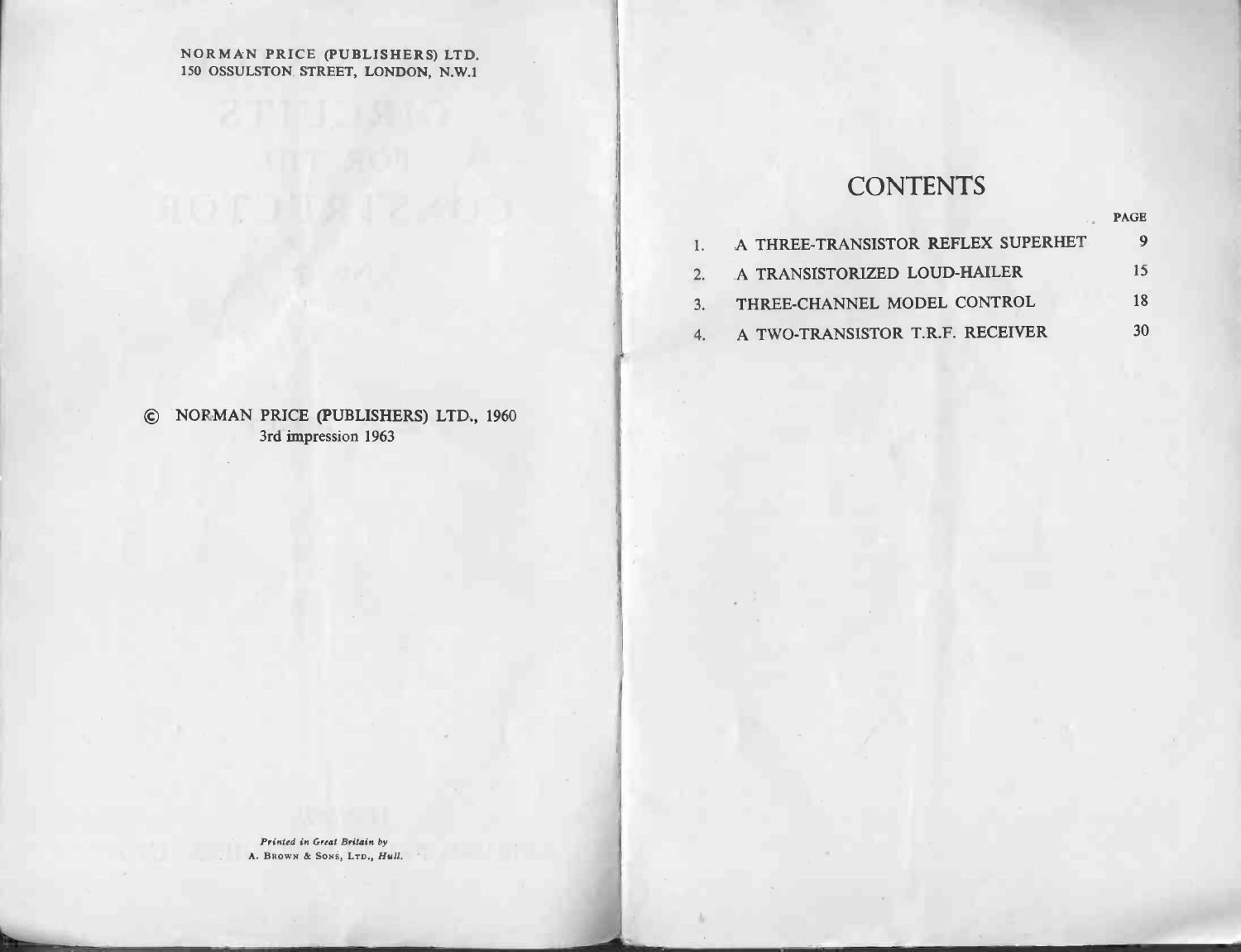# ILLUSTRATIONS

|                  | <b>ILLUSTRATIONS</b>                                       |             |
|------------------|------------------------------------------------------------|-------------|
| FIG.             |                                                            | <b>PAGE</b> |
| 1.1.             | A Three-Transistor Reflex Superhet                         | 10          |
| 1.2.             | The Layout                                                 | 11          |
| 1.3 <sub>6</sub> | Point-to-Point Wiring Plan                                 | 12          |
| 2.1.             | A Transistorized Loud-Hailer                               | 15          |
| 2.2.             | General Layout                                             | 15          |
| 2.3.             | Details of Handle                                          | 16          |
| 3.1.             | Three-Channel Model Control: The Receiver                  | 18          |
| 3.2.             | The Receiver Layout                                        | 20          |
|                  | 3.3(a). The Polepieces                                     | 21          |
|                  | 3.3(b). Polepiece with Reeds Fitted                        | 21          |
| 3.4.             | The Reed Unit: Side View                                   | 22          |
| 3.5.             | The Core Laminations                                       | 22          |
| 3.6.             | The Reed Unit Circuit                                      | 23          |
| $3.7(a)$ .       | Simple Rudder Control System                               | 24          |
| 3.7(b).          | Self-Centreing Rudder Control System                       | 24          |
| 3.8.             | The Steering Gear Mechanical Arrangement                   | 25          |
| 3.9              | Three-Channel Model Control: The Low-Power,<br>Transmitter | 26          |
| 4.1.             | A Two-Transistor T.R.F. Receiver                           | 30          |
| 4.2.             | Above-Chassis Layout                                       | 31          |
| 4.3.             | <b>Under-Chassis Layout</b>                                | 31          |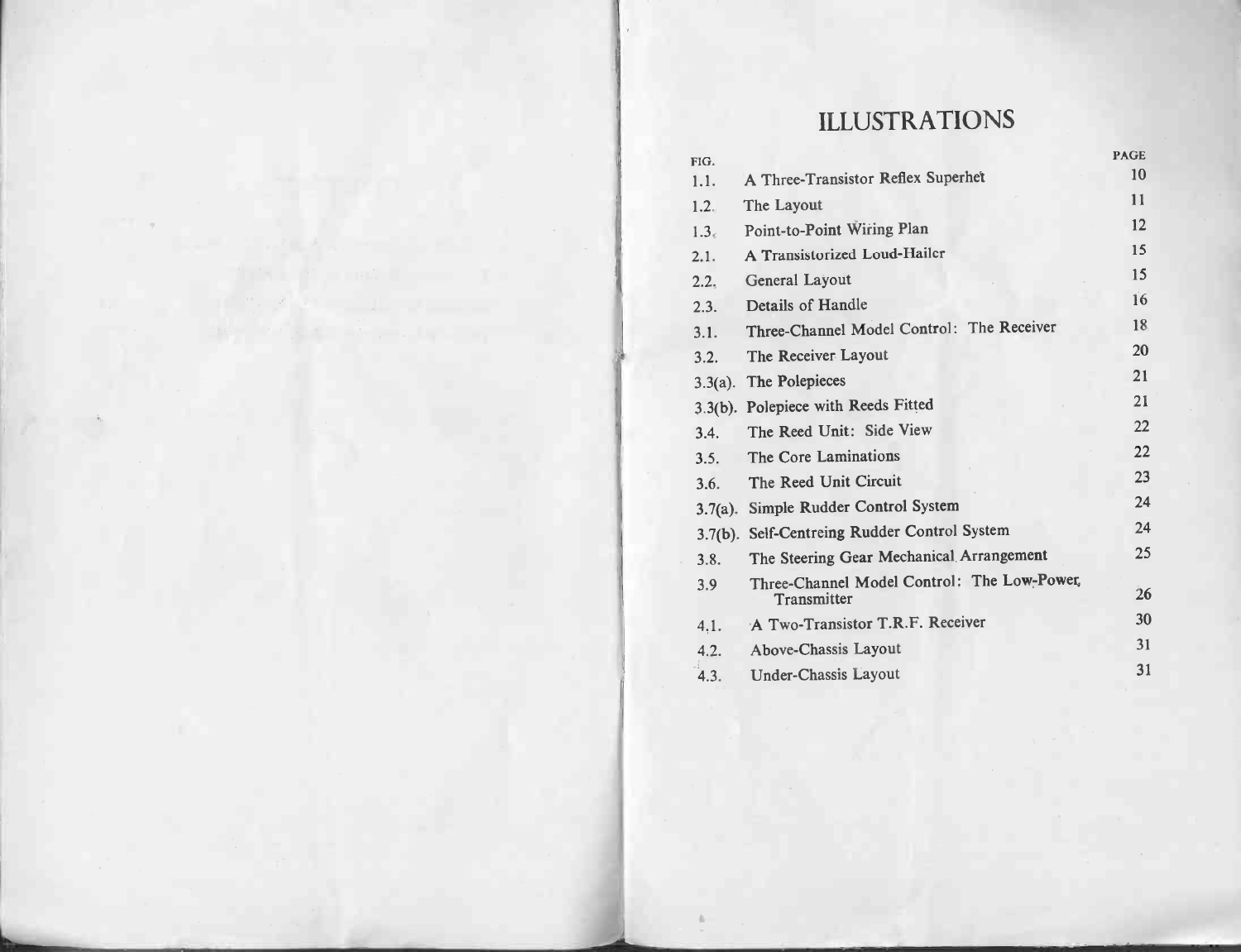### CHAPTER 1

# CHAPTER 1 THREE-TRANSISTOR REFLEX SUPERHET<br>THE three-transistor circuit shown in Fig. 1.1 is a complete superhet

THE three-transistor circuit shown in Fig. 1.1 is a complete superhet<br>receiver containing five stages: frequency-changer; two i.f. amplifiers;<br>both an i.f. and audio amplifier, the overall sensitivity of the receiver bein **EXECUTE:** THE three-transistor circuit shown in Fig. 1.1 is a complete superfiet receiver containing five stages: frequency-changer; two i.f. amplifiers about a minimum internal and complifier. The the original being suc both an i.f. and audio amplifier, the overall sensitivity of the receiver being<br>such that it will give good results in any reception area from its internal ferrite<br>slab aerial. The set is, moreover, very small and compact, slab aerial. The set is, moreover, very small and compact, the original being built inside a small plastic soap container. The layout, shown in Fig. 1.2, is made possible by the use of high efficiency midget components in amplifiers. The third is the third induced that it will give good results has a both an i.f. and audio amplifier, the overall sensitivity of the receiver being slab aerial. The set is, moreover, very small and compact, th

A self-oscillating frequency-changer,  $Tr<sub>1</sub>$ , feeds the two common-base i.f. A self-oscillating frequency-changer,  $Tr_1$ , feeds the two common-base 1.1 amplifiers. The third i.f. transformer passes the i.f. signal to a germanium diode detector,  $D_1$ , from which the signal is taken to the volume c range.<br>amplifiers. The third i.f. transformer passes the i.f. signal to a germanium<br>diode detector,  $D_1$ , from which the signal is taken to the volume control,  $R_2$ ,<br>and a.v.c. is supplied to the first i.f. amplifier. A diode detector,  $D_1$ , from which the signal is taken to the volume control,  $R_9$ , and a.v.c. is supplied to the first i.f. amplifier. Audio is coupled *via*  $C_{11}$  to the base of  $Tr_3$ , giving an amplified output in th the use of  $Tr_3$ , giving an amplified output in the earpiece,  $E$ , between the primary of  $I.F. T.3$  and the collector supply line. A 3V supply is adequate and permits the use of a small battery with good battery life. The

first drilled and slottery with good battery life.<br>The smallest possible components should be obtained for the receiver.<br>Various methods of construction are possible. In the original the case was<br>first drilled and slotted CONTROL/ON-OFF switch, an Ardente control which is mounted on an end wall Various methods of construction are possible. In the original the case was<br>first drilled and slotted for the main two-gang tuner and the volume<br>contract/on-ore switch, an Ardente control which is mounted on an end wall<br>wit first drilled and slotted for the main two-gang tuner and the VOLUME<br>contract/on-ore switch, an Ardente control which is mounted on an end wall<br>with its rim protruding through the case for edgewise adjustment. The<br>oscillat edges of its rubber grounding through the case for edgewise adjustment. The oscillator coil, i.f. transformers and slab aerial were then mounted directly on the case by a sparing application of *Evostick*, the aerial being oscillator coil, i.f. transformers and slab aerial were then mounted directly<br>on the case by a sparing application of *Evostick*, the aerial being stuck by the<br>edges of its rubber grommets and the cans being inverted so th From the case of its rubber grommets and the cans being inverted so that their pins<br>and cores were uppermost. This, however, makes the mounting permanent<br>and if it is likely that the coils and aerial will be required at so and cores were uppermost. This, however, makes the mounting permanent<br>and if it is likely that the coils and aerial will be required at some future time<br>for incorporation in another circuit it would be better to mount them for incorporation in another circuit it would be better to mount them by rigid wiring from the tuning capacitor. The coil and i.f. cans could be sweated to an earth wire by means of their lugs (which will take solder), the can series with the tuning capacitor. The coil and i.f. cans could be sweated to an earth wire by means of their lugs (which will take solder), the earth wire running in a square loop with both ends terminated at the tuner

Figure with the current community control of the present of their lugs (which will take solder), the earth wire<br>trunning in a square loop with both ends terminated at the tuner.<br>If the adhesive mounting is used remember to of each i.f. transformer to its respective tag 5. These can earths are not shown<br>in Fig. 1.3 to avoid confusion.<br>The battery holder and contacts are made from springy sheet brass bolted If the advance loop win our counting is used remember to earth the four miniature<br>If the advance mounting is used remember to earth the four miniature<br>orans, taking one mounting lug of the oscillator coil to tag 2 and a mo

to a strip of paxolin, countersunk head bolts being used and the paxolin being stuck to the case.

The resistors, capacitors and transistors are mounted between the larger components. They are supported by their tags and the wiring, most of them

9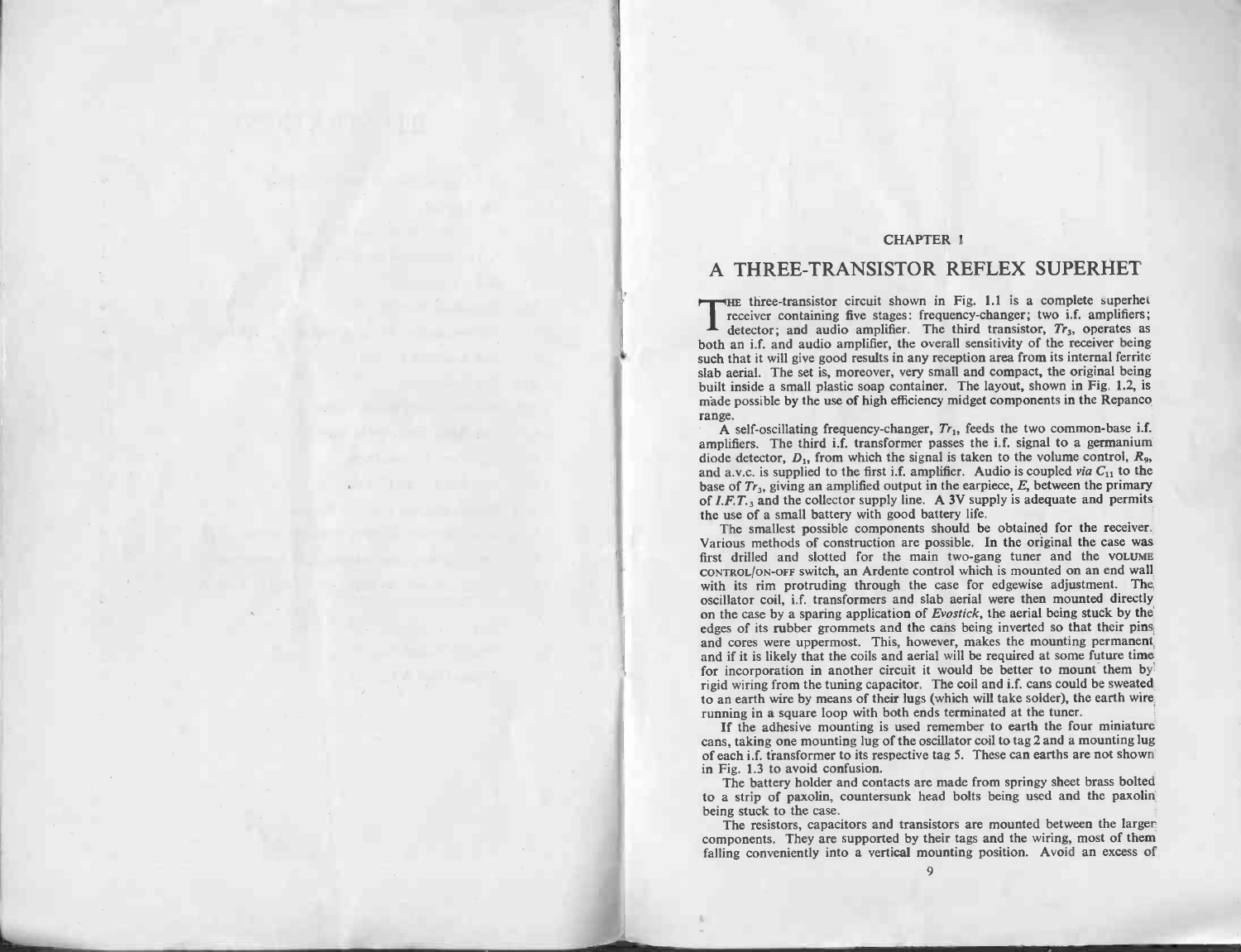



|<br>|<br>|



miniature deaf-aid type socket can be mounted on the case instead, at any convenient point, so that the earpiece can be plugged in and out. A point-to-point wiring plan is shown in Fig. 1.3, in which the earpiece leads are shown as being permanently wired into the circuit. If preferred a miniature deaf-aid type socket can be mounted on the case instead, at any

eads are shown as being permanently wired into the circuit. It pleteried a miniature deaf-aid type socket can be mounted on the case instead, at any convenient point, so that the earpiece can be plugged in and out.<br>It is i between components.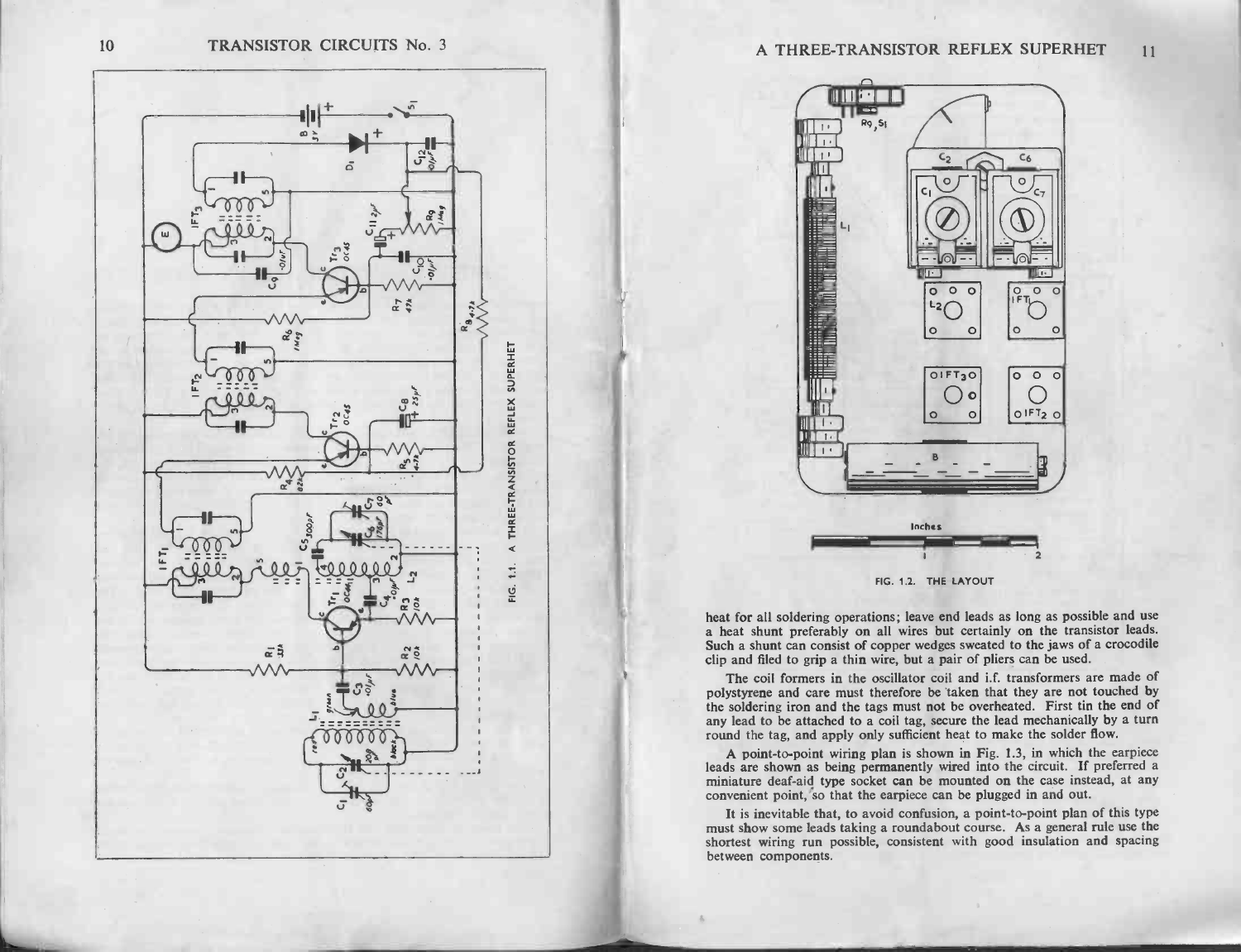

FIG. 1.3. POINT-TO-POINT WIRING PLAN

Aligning the Receiver<br>The miniature cores of the oscillator coil and i.f. transformers have very<br>small slots and a suitable trimming tool must be used to avoid damage. Aligning the Receiver<br>The miniature cores of the oscillator coil and i.f. transformers have very<br>small slots and a suitable trimming tool must be used to avoid damage.<br>If a standard tool is not to hand a substitute can be Aligning the Receiver<br>The miniature cores of the oscillator coil and i.f. transformers have very<br>small slots and a suitable trimming tool must be used to avoid damage.<br>If a standard tool is not to hand a substitute can be small slots and a suitable trimming tool must be used to avoid damage. If a standard tool is not to hand a substitute can be made from a short length of tinned copper wire of 18 or 20 s.w.g. which should be squeezed in a and so flattened into a blade. After any necessary trimming with a fine file this blade can then be mounted into a toothpick or orangestick "handle" and is strong enough to turn the cores but sufficiently soft, if carefull and so flattened into a blade. After any necessary trimming with a fine file<br>this blade can then be mounted into a toothpick or orangestick "handle"<br>and is strong enough to turn the cores but sufficiently soft, if carefull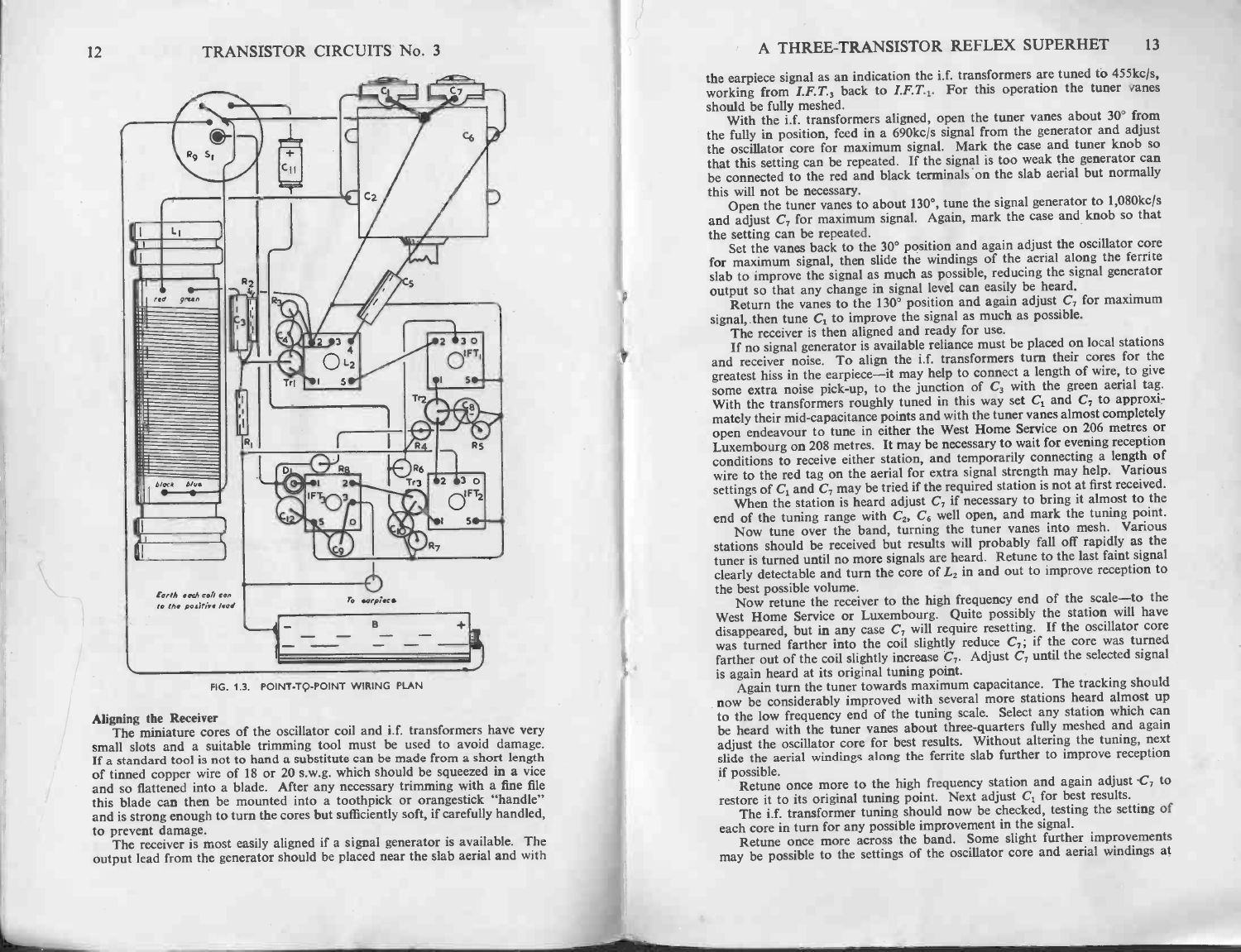14 **TRANSISTOR CIRCUITS** No. 3<br>the lower frequencies, and to  $C_1$  and  $C_7$  at the higher frequencies, after which the lower frequencies, and to<br>the receiver is ready for use. S ready for use.<br>COMPONENTS LIST FOR THE THREE-TRANSISTOR REFLEX

|                                                                                                                                                                                                                                                                                | TRANSISTOR CIRCUITS No. 3                                                                                                                                                                                                                                                                                                                                                                                                                                                                                                                                                                                                                                                                                                                                                |                                                                                                                                                                                                                                                                                                                                                                                                                                                                                                                                                                                                                                                                                                                                                                                                                                      |
|--------------------------------------------------------------------------------------------------------------------------------------------------------------------------------------------------------------------------------------------------------------------------------|--------------------------------------------------------------------------------------------------------------------------------------------------------------------------------------------------------------------------------------------------------------------------------------------------------------------------------------------------------------------------------------------------------------------------------------------------------------------------------------------------------------------------------------------------------------------------------------------------------------------------------------------------------------------------------------------------------------------------------------------------------------------------|--------------------------------------------------------------------------------------------------------------------------------------------------------------------------------------------------------------------------------------------------------------------------------------------------------------------------------------------------------------------------------------------------------------------------------------------------------------------------------------------------------------------------------------------------------------------------------------------------------------------------------------------------------------------------------------------------------------------------------------------------------------------------------------------------------------------------------------|
| eceiver is ready for use.                                                                                                                                                                                                                                                      | ower frequencies, and to $C_1$ and $C_7$ at the higher frequencies, after which                                                                                                                                                                                                                                                                                                                                                                                                                                                                                                                                                                                                                                                                                          | <b>CHAPTER 2</b>                                                                                                                                                                                                                                                                                                                                                                                                                                                                                                                                                                                                                                                                                                                                                                                                                     |
|                                                                                                                                                                                                                                                                                |                                                                                                                                                                                                                                                                                                                                                                                                                                                                                                                                                                                                                                                                                                                                                                          | A TRANSISTORIZED LOUD-HAILER                                                                                                                                                                                                                                                                                                                                                                                                                                                                                                                                                                                                                                                                                                                                                                                                         |
| $L_1$<br>L <sub>2</sub><br>$I.F.T_{112}$<br>I.F.T.<br>$C_1, C_7$<br>$C_2, C_6$<br>$C_3$ , $C_4$ , $C_9$ , $C_{10}$ , $C_{12}$<br>$\overline{C_5}$<br>$C_{11}$<br>$R_1$<br>$R_2, R_3$<br>$R_4$<br>$R_5$ , $R_8$<br>$R_6$<br>$R_{2}$<br>R <sub>9</sub><br>$Tr_1$<br>$Tr_2, Tr_3$ | COMPONENTS LIST FOR THE THREE-TRANSISTOR REFLEX<br><b>SUPERHET RECEIVER</b><br>(Fig. 1.1)<br>Slab Aerial Type FS3, Repanco.<br>Oscillator Coil Type XO8, Repanco.<br>I.F. Transformer Type XT6, Repanco.<br>I.F. Transformer Type XT7, Repanco.<br>60pF compression trimmer.<br>208-176pF two gang tuner, Type OO,<br>Jackson Bros.<br>$0.01 \mu$ F midget tubular.<br>300pF ceramic.<br>$25\mu$ F 3v.w. midget electrolytic.<br>$2\mu$ F 3v.w. midget electrolytic.<br>$33k\Omega$ 1/10 or $\frac{1}{4}$ watt<br>$10k\Omega$<br>$\ddot{\phantom{1}}$<br>$82k\Omega$<br>$4.7k\Omega$<br>53<br>53<br>$1M\Omega$<br>53<br>9.9<br>$47k\Omega$<br>1 MΩ vol. control with s.p. switch, Type<br>VC1126, Ardente.<br>Mullard OC44 or equivalent.<br>Mullard OC45 or equivalent. | THE circuit of Fig. 2.1 is of a Class-B power amplifier driven by a carbon<br>microphone and feeding a loudspeaker to serve as a loud-hailer, suitable<br>for replacing megaphones and, in some cases, public address outfits at<br>functions such as school sports days, garden parties, meetings and the like<br>$Tr1$ OC16<br>250 <sub>o</sub><br>0.00<br>0.00<br>$Tr2$ $_{QCD}$<br>FIG. 2.1. A TRANSISTORIZED LOUD-HAILER<br>The unit is self-contained and is powered by a battery of 4 U2 cells; a<br>12V supply can be substituted for the 6V battery if desired with some extra<br>output. Current drain is fairly heavy but since the battery is switched on<br>only for the duration of each announcement, battery life is perfectly adequate.<br>The general layout of the loud-hailer is shown in Fig. 2.2. The original |
| $\frac{D_1}{E}$                                                                                                                                                                                                                                                                | Mullard OA70 or equivalent.<br>Deaf-aid earpiece, $250\Omega$ d.c. resistance,<br>Type E.R. 250, Ardente.<br>Earpiece cord Type E6/E6 with plug at<br>both ends or Type E6/- with plug at<br>one end only. Ardente.                                                                                                                                                                                                                                                                                                                                                                                                                                                                                                                                                      | unit was built up from two aluminium pudding basins, one larger than the<br>other. The larger basin held the loudspeaker, backed by a disc and rings of<br>foam plastic whilst the smaller basin was bolted behind the larger and held<br>the microphone, padded by more foam plastic to prevent acoustic feedback.<br>The input and output transformers were mounted on the back of the larger<br>basin, as were the transistors, the metal forming a heat sink. These parts                                                                                                                                                                                                                                                                                                                                                        |
| $\mathcal{S}_1$<br>$\boldsymbol{B}$<br>Case, tuning knob, etc.                                                                                                                                                                                                                 | On-off switch ganged with $R_9$ .<br>3V battery, Type D22, Ever Ready.                                                                                                                                                                                                                                                                                                                                                                                                                                                                                                                                                                                                                                                                                                   |                                                                                                                                                                                                                                                                                                                                                                                                                                                                                                                                                                                                                                                                                                                                                                                                                                      |



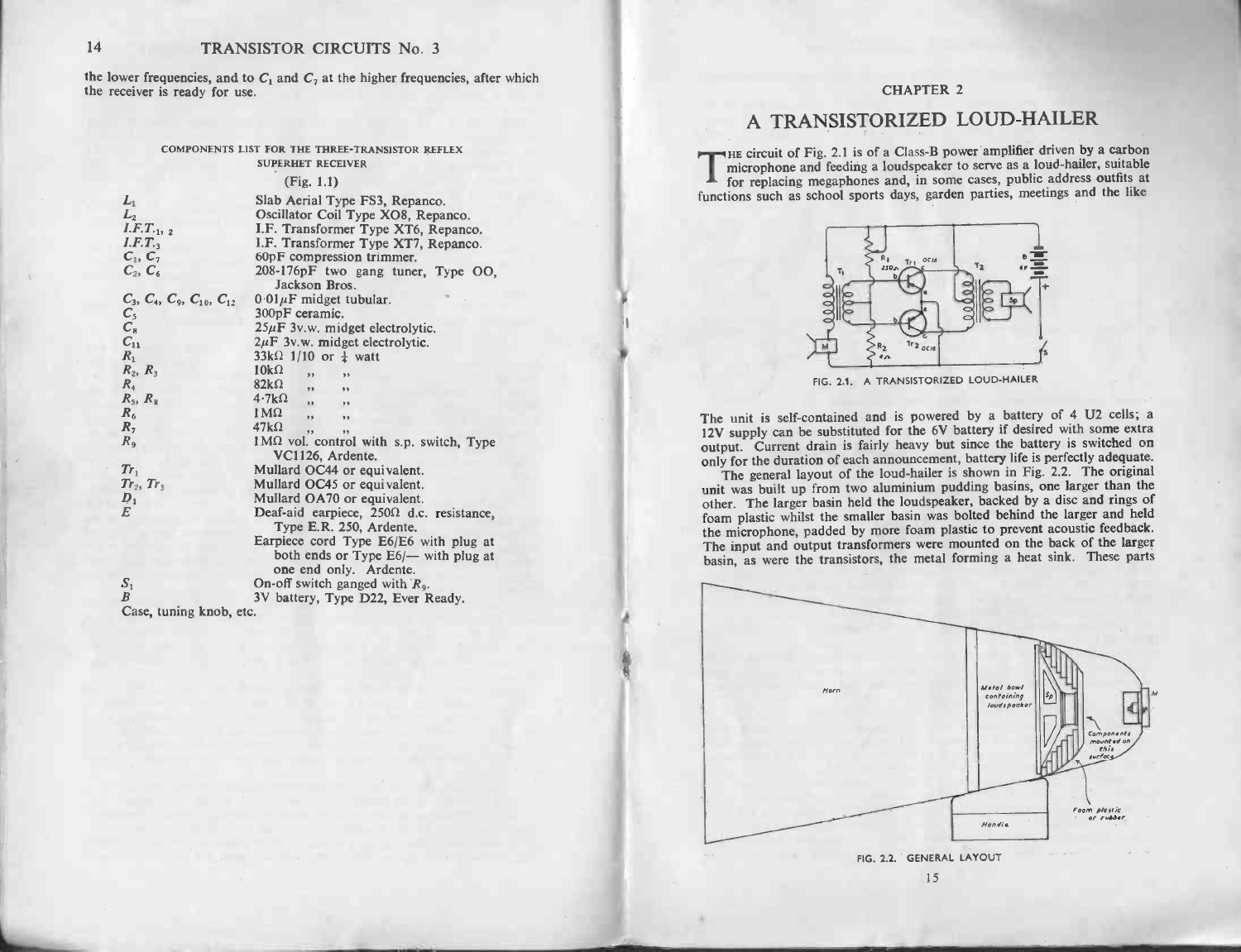16 TRANSISTOR CIRCUITS No. 3<br>and their associated small components were covered and protected by the<br>smaller rear basin. 16 TRANSISTOR CIRCUITS No. 3<br>and their associated small components were covered and protected by the<br>smaller rear basin.<br>The batteries were placed in a hollow handle with thumb control of a

TRANSISTOR CIRCUITS No. 3<br>and their associated small components were covered and protected by the<br>smaller rear basin.<br>The batteries were placed in a hollow handle with thumb control of a<br>microswitch, and the horn of the lo smaller rear basin.<br>The batteries were placed in a hollow handle with thumb control of a<br>microswitch, and the horn of the loud-hailer was made of sheet aluminium<br>although stiff cardboard, given several coats of shellac var although stiff cardboard, given several coats of shellac varnish or a similar stiffening finish, is almost as good.<br>The hollow handle was shaped from aluminium sheet and bolted along microswitch, and the horn of the loud-hailer was made of sheet aluminium<br>although stiff cardboard, given several coats of shellac varnish or a similar<br>stiffening finish, is almost as good.<br>The hollow handle was shaped from

although stiff cardboard, given several coats of shellac varnish or a similar<br>stiffening finish, is almost as good.<br>The hollow handle was shaped from aluminium sheet and bolted along<br>the join. The length was made sufficien



FIG. 2.3. DETAILS OF HANDLE

battery connectors were made from springy sheet brass and bolted to tapped FIG. 2.3. DETAILS OF HANDLE<br>battery connectors were made from springy sheet brass and bolted to tapped<br>holes in the paxolin. The end plugs were then drawn together, bringing the battery connectors were made from springy sheet brass and bolted to tapped<br>holes in the paxolin. The end plugs were then drawn together, bringing the<br>battery contactors into good connection and securing the end plugs into battery connectors were made from springy sheet brass and bolted to tapped<br>holes in the paxolin. The end plugs were then drawn together, bringing the<br>battery contactors into good connection and securing the end plugs into battery connectors were made from springy sheet brass and bolted to tapped<br>holes in the paxolin. The end plugs were then drawn together, bringing the<br>battery contactors into good connection and securing the end plugs into noies in the paxonii. The end plugs were then drawn together, oringing the battery contactors into good connection and securing the end plugs into the assembly and fitting bolts at both ends. To change the batteries the ha compartment freed. The handle supports are made of sheet aluminium and<br>are therefore sufficiently flexible to allow the end plugs to be withdrawn<br>from the handle. The microswitch is placed on the rear handle supports are made of sheet aluminium and are therefore sufficiently flexible to allow the end plugs to be withdrawn from the handle.<br>The microswitch is placed on the rear handle

of a microswitch and should preferably be of the "press to be withdrawn"<br>Crome the microswitch is placed on the rear handle support so that it falls<br>conveniently under the thumb; a press-button switch may be used in place<br> The microswitch is placed on the rear handle support so that it falls<br>conveniently under the thumb; a press-button switch may be used in place<br>of a microswitch and should preferably be of the "press for on, press for off"

be a microswitch and should preferably be of the "press for on, press for off"<br>gree.<br>The ratios of  $T_1$  and  $T_2$  are important if the maximum output is to be<br>achieved. Kits are now available from some radio houses for C The ratios of  $T_1$  and  $T_2$  are important if the maximum output is to be achieved. Kits are now available from some radio houses for Class-B power output transformers, and such a kit may be used in place of the present The ratios of  $T_1$  and  $T_2$  are important if the maximum output is to be achieved. Kits are now available from some radio houses for Class-B power output stages consisting of transistors and input and output transformer experimentally from stripped transforms and input and output transformers, and such a kit may be used in place of the present circuit if the constructor so desires. Alternatively, suitable transformers may be bought, or e so desires. Alternatively, suitable transformers may be bought, or even made<br>experimentally from stripped-down output transformers. The collector-<br>collector load is  $26\Omega$ , which must be matched to the loudspeaker by a<br>tr

| $R_{1}$        | $250\Omega$ pre-set variable resistor.         |
|----------------|------------------------------------------------|
| $R_{2}$        | $4\Omega \frac{1}{2}$ watt.                    |
| $Tr_1, Tr_2$   | Mullard OC16.                                  |
| $T_{1}$        | 3 : 1 step-down, secondary centre-tapped.      |
| T <sub>2</sub> | 3 : 1 step-down, primary centre-tapped.        |
| M              | G.P.O. type carbon microphone insert.          |
| Sp             | $3\Omega$ loudspeaker, 6" diameter or similar. |
| S              | Microswitch or press-button on-off switch.     |
| B              | 6V battery, 4 U2 cells.                        |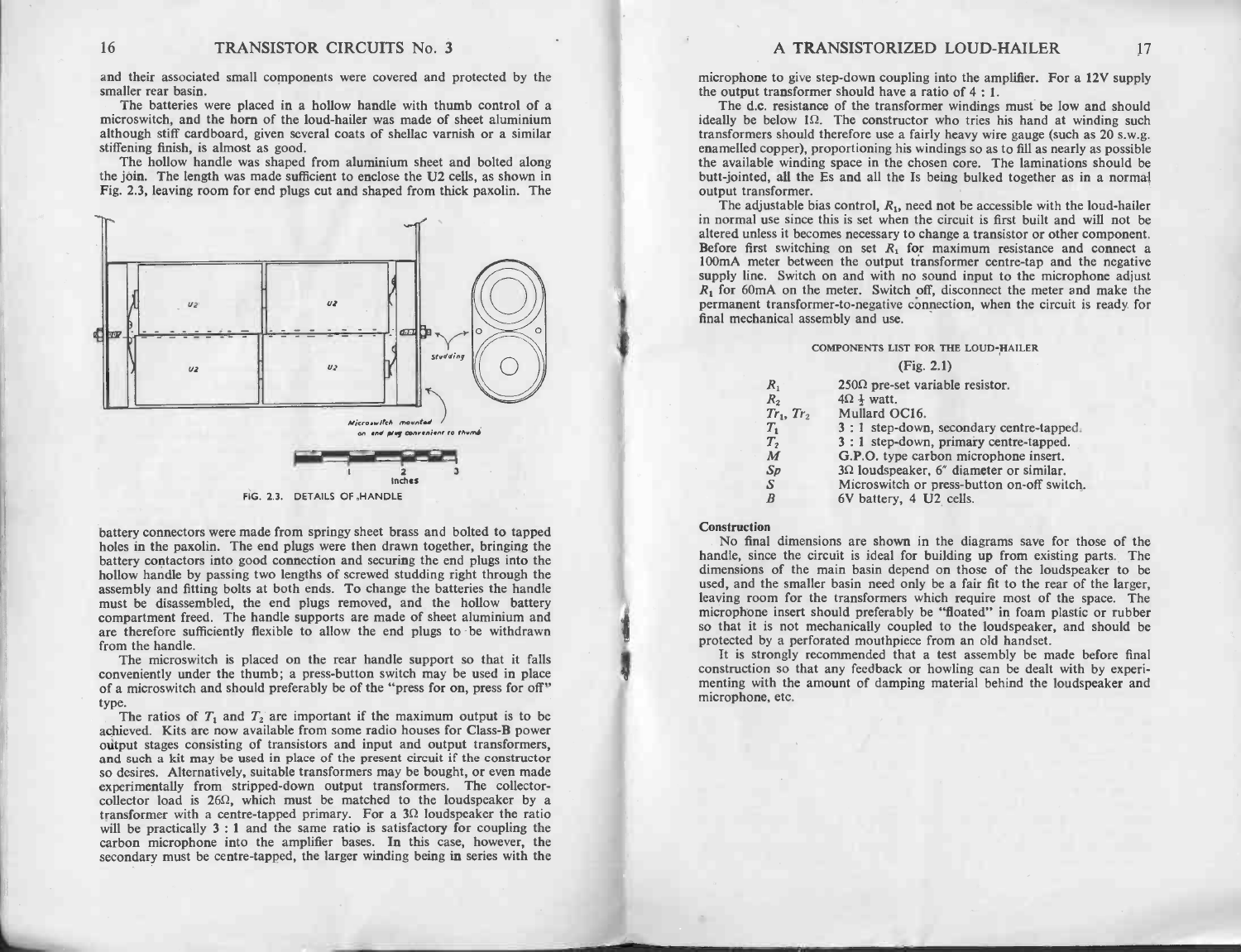### CHAPTER 3

### THREE -CHANNEL MODEL CONTROL THREE-CHANNEL MODEL CONTROL<br>THE use of transistors in model control circuits confers several advantages,

THREE-CITAINVEL TWODEL CONVINCE<br>HE use of transistors in model control circuits confers several advantages,<br>the most important of which are probably the reduction of receiver size,<br>the elimination of h.t. batteries, and th It is elimination of h.t. batteries, and the reduction of receiver size, the elimination of h.t. batteries, and the reduction of l.t. current drain, insensitivity to knocks and vibration, and improved reliability. The firs



FIG. 3.1. THREE-CHANNEL MODEL CONTROL: THE RECEIVER<br>The system to be described has been tested on an Aerokit "Sea Scout"<br>The system to be described has been tested on an Aerokit "Sea Scout" The than that of an equivalent valve circuit, but this is soon saved on eneries.<br>The system to be described has been tested on an Aerokit "Sea Scout"<br>electric powered launch with excellent results.<br>The three channels of co

batteries.<br>24" electric powered launch with excellent results.<br>24" electric powered launch with excellent results.

The system to be described has been tested on an Aerokit "Sea Scout"<br>The system to be described has been testels.<br>The three channels of control are provided by three vibrating reeds which<br>take the place of a diaphragm in a batteries. The system to be described has been tested on an Aerokit "Sea Scout"<br>24" electric powered launch with excellent results.<br>The three channels of control are provided by three vibrating reeds which<br>ake the place of are used to modulate the transmitter carrier, these tones being tuned to the are used to modulate the transmitter carrier, these tones being tuned to the vibratory frequencies of the three reeds. Only one tone can be transmitted at any one time; this signal, detected by the receiver and, after ampl The three channels of control are provided by three vibrating recessions.<br>
The distinct tones<br>
are used to modulate the transmitter carrier, these tones being tuned to the<br>
vibratory frequencies of the three reeds. Only on 24" electric powered launch with excellent results.<br>The three channels of control are provided by three vibrating reeds which<br>ake the place of a diaphragm in a telephone receiver. Three distinct tones<br>are used to modulate passed to the reed unit, causes the appropriate reed to vibrate. The vibrating reed closes a circuit which in turn operates a relay from whose contacts any mechanism in the model can be controlled. In the original system control is automatically provided, any degree of turn being obtainable for any time. If two channels are reserved for rudder control the third can be controls were (*i*) rudder port; (*ii*) rudder starboard; and (*iii*) astern. Since each control channel is separate and self-contained fully proportional rudder control is automatically provided, any degree of turn being control is automatically provided, any degree of turn being obtainable for<br>any time, If two channels are reserved for rudder control the third can be<br>used for a variety of purposes or it can trigger off a set of sequential

hrough a rotating switch, selector mechanism or other device.<br>The receiver circuit, shown in Fig. 3.1, consists of a superregenerative<br>detector,  $Tr_1$ , followed by two audio amplifiers,  $Tr_2$ ,  $Tr_3$ , and a power output stage, Tr<sub>4</sub>. The carrier frequency used is 27Mc/s so that a high frequencial controls hrough a rotating switch, selector mechanism or other device.<br>The receiver circuit, shown in Fig. 3.1, consists of a superregenerative stage,  $Tr_t$ . The carrier frequency used is 27Mc/s so that a high frequency transistor is necessary in the detector position, a Semiconductors surface barrier type, SB345, proving ideal.  $Tr_1$  is connected as an emitter-co The receiver circuit, shown in Fig. 3.1, consists of a supported detector,  $Tr_1$ , followed by two audio amplifiers,  $Tr_2$ ,  $Tr_3$ , and a power output tage,  $Tr_4$ . The carrier frequency used is 27Mc/s so that a high frequen

ER 3<br>
THREE-CHANNEL MODEL CONTROL 19<br>
24 f., c., ate collision being instead by two feel collets,  $B = C$ <br>
ACODEL CONTROL 19<br>
24 f. c. aten distinct of collection in the collection of the collection of the collection of the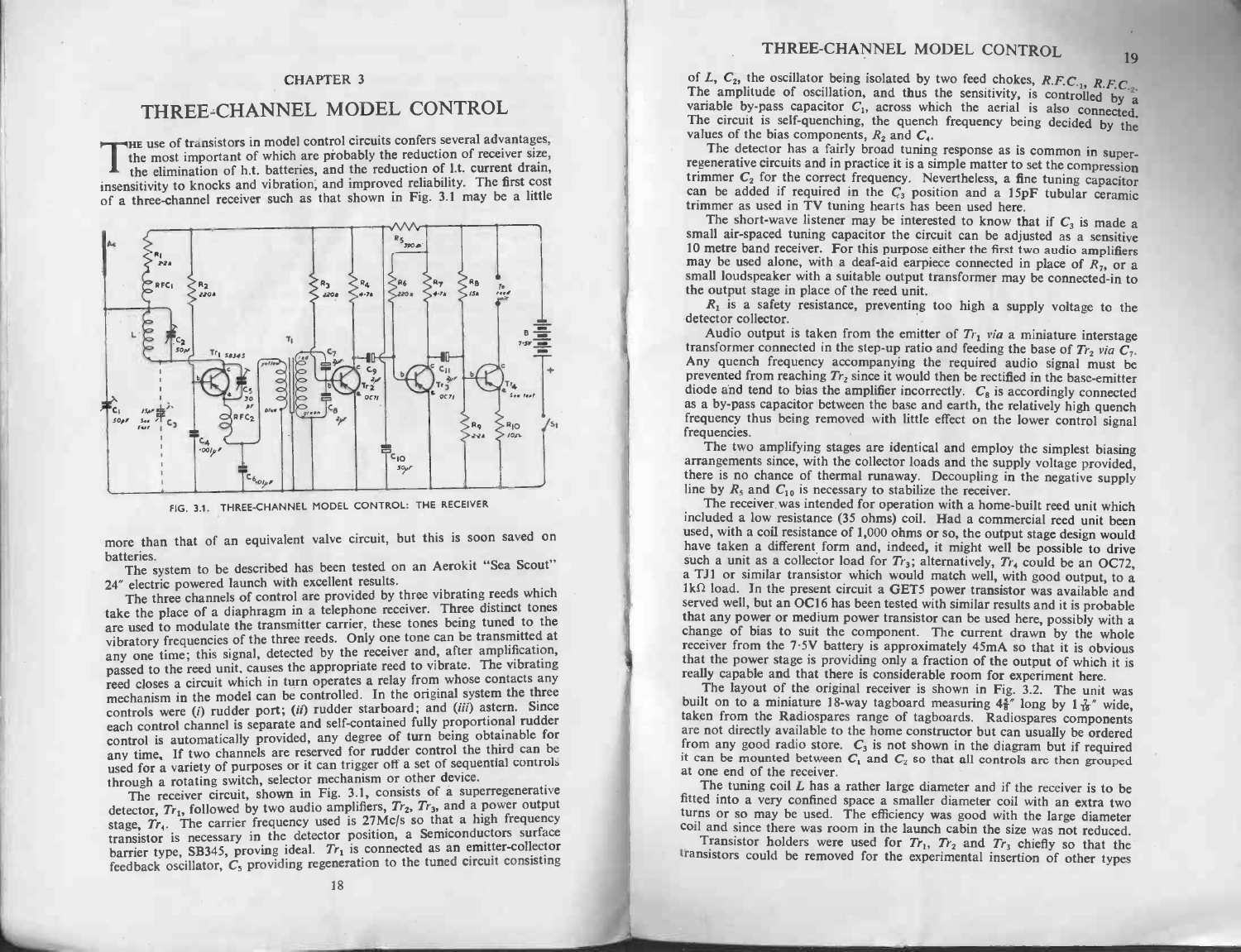

THREE-CHANNEL MODEL CONTROL 21<br>in the circuit, and also to make the surface barrier transistor readily available<br>for use in other circuits without the attendant dangers of soldering and **for use in other circuits without the surface barrier transistor readily available** for use in other circuits without the attendant dangers of soldering and unsoldering. Small holders are obtainable from various sources a in the circuit, and also to make the surface barrier transistor readily available<br>for use in other circuits without the attendant dangers of soldering and<br>unsoldering. Small holders are obtainable from various sources adve technical journals and the mounting depends on the type used; as a general rule the holders are intended for printed circuits and require three small holes through which the tags may be passed and bent over. Leads of light Exember and interest and the mounted for printed circuits and require three small holes<br>through which the tags may be passed and bent over. Leads of light flex can<br>then be soldered to them on the rear of the board. The out through which the tags may be passed and bent over. Leads of light flex can<br>then be soldered to them on the rear of the board. The output transistor<br>does not require a heat sink since the collector current is kept relativ passed through holes in the board and bent over, all other components being mounted in the wiring or (as in the case of  $C_5$ ) supported directly between convenient tags. clear of the tags. The audio transformer,  $T_1$ , has lug mountings which are

provided the detector wiring is kept short and compact there are no critical provided the detector wiring is kept short and compact there are no critical features in the circuit.<br>The chokes in the original were taken from provided the detector wiring is kept short and compact there are no critical features in the circuit.

The chokes in the original were taken from a  $45$ Mc/s Pye strip but suitable chokes can easily be wound from 34 s.w.g. enamelled wire or a similar small gauge, using ceramic-bodied (Erie)  $100k\Omega$  1 watt resistors as formers. The Features in the circuit.<br>The chokes in the original were taken from a 45Mc/s Pye strip but suitable<br>chokes can easily be wound from 34 s.w.g. enamelled wire or a similar smal<br>gauge, using ceramic-bodied (Erie)  $100k\Omega$  1 The chokes in the original were taken from a 45Mc/s Pye strip but suitable chokes can easily be wound from 34 s.w.g. enamelled wire or a similar small gauge, using ceramic-bodied (Erie)  $100k\Omega$  1 watt resistors as former type specified but a larger component could be tried if one is already available<br>and there is space for it.<br>Long distance control was not necessary with the original system as the being anchored to the resistor leads. The audio transformer may well be the

being anchored to the resistor leads. The additional many were only the cabing pool that altarger component could be tried if one is already available and there is space for it.<br>Long distance control was not necessary with and there is space for it.<br>
Long distance control was not necessary with the original system as the<br>
boat was used only on a boating pool and an upright aerial was not installed.<br>
The open well behind the cabin of the "Sea The open well behind the cabin of the "Sea Scout" is made of ply and to conceal the edges of the wood narrow strips of thin sheet copper were cut and pinned down along the sides and after bulkhead of this well. The experim Long distance control was not necessary with the original system as the<br>The open well behind the cabin of the "Sea Scout" is made of ply and to<br>The open well behind the cabin of the "Sea Scout" is made of ply and to<br>pinned conceal the edges of the wood narrow strips of thin sheet copper were cut and<br>pinned down along the sides and after bulkhead of this well. The experiment<br>was tried of using these copper strips sweated together at the joint vertical should be mounted on the boat.<br>Completely adequate. For control over large pools or on lakes or rivers a<br>vertical whip aerial should be mounted on the boat.<br>The reed unit was made from a balanced armature earpiece

expectively and coded REC. INSET B.A. No. 5 S. The bakelite case was re-<br>equipment and coded REC. INSET B.A. No. 5 S. The bakelite case was re-<br>moved and discarded as was the diaphragm and armature assembly, leaving the<br>ma moved and discarded as was the diaphragm and armature assembly, leaving the magnet, two polepieces, the coil and supporting pillars. These parts were then stripped down, the magnet being placed carefully aside; as the magn then stripped down, the magnet being placed carefully aside; as the magnet is a single block it cannot conveniently be fitted with a keeper.<br>The polepieces of the unit are shaped as shown in Fig. 3.3(a). From one

is a single block it cannot conveniently be fitted with a keeper.<br>The polepieces of the unit are shaped as shown in Fig. 3.3(a). From one<br>polepiece the central section, shown shaded in the diagram, was sawn away, magnet, two polepieces, the coll and supporting philars. These parts well<br>then stripped down, the magnet being placed carefully aside; as the magne<br>is a single block it cannot conveniently be fitted with a keeper.<br>The pole Fig. 3.3(b). The reeds were cut from the main spring place that is a single block it cannot conveniently be fitted with a keeper.<br>The polepieces of the unit are shaped as shown in Fig. 3.3(a). From one<br>polepiece the centr The polepieces of the unit are shaped as shown in Fig. 3.3(a). From one polepiece the central section, shown shaded in the diagram, was sawn away, the part remaining being fitted with three spring steel reeds as shown in F



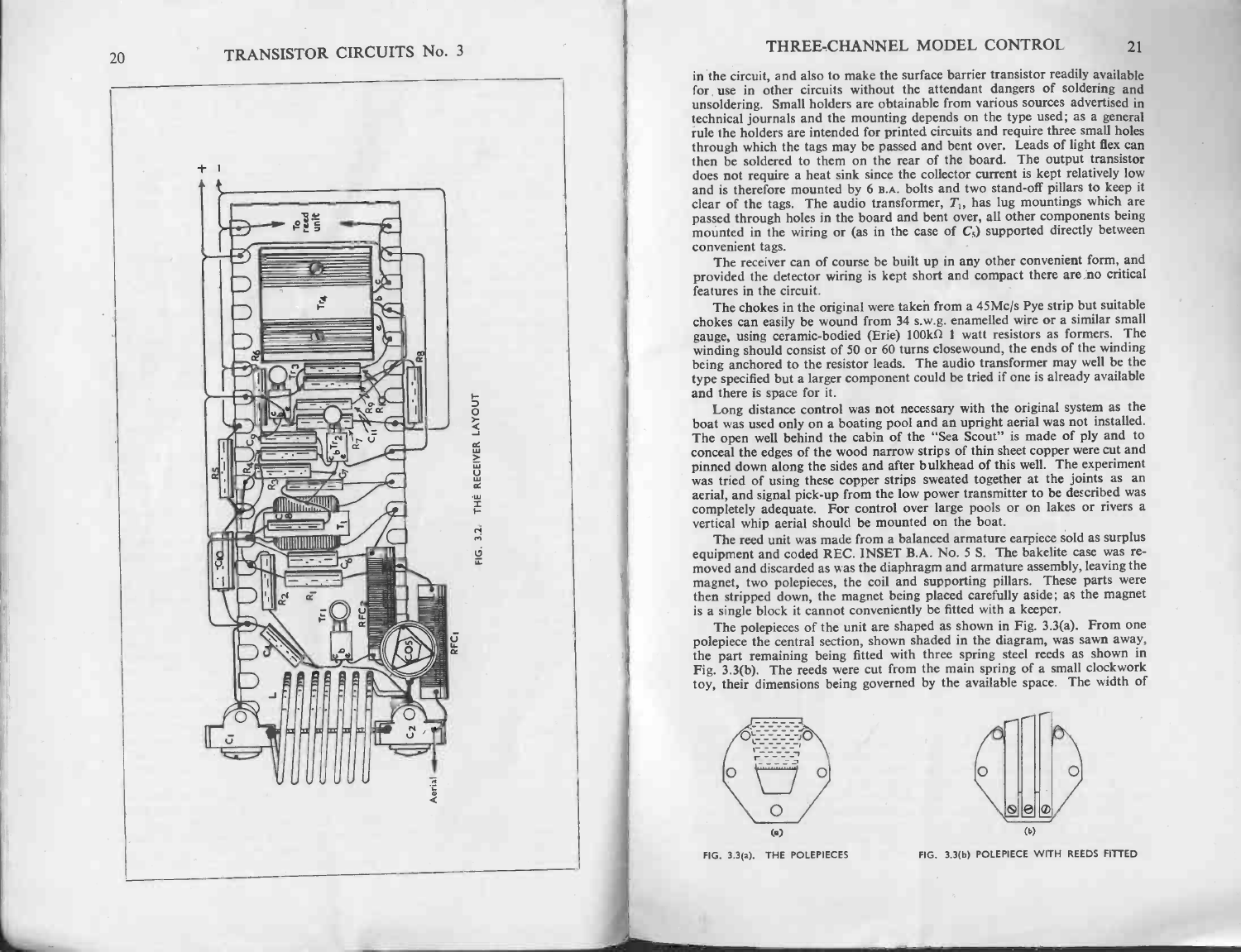the spring strip in the original was  $\frac{3}{16}$ " but reeds of other widths should serve the spring strip in the original was  $\frac{3}{16}$ " but reeds of other widths should serve equally well and a slightly narrower strip would make for better clearance. TRANSISTOR CIRCUITS No. 3<br>the spring strip in the original was  $\frac{1}{16}$ " but reeds of other widths should serve<br>equally well and a slightly narrower strip would make for better clearance.<br>The reeds were cut to a length The reeds were cut to a length which brought their free ends over the core (to be described) which was fitted to the coil, the arrangement being shown in Fig. 3.4 in side view.



The reeds must be free to vibrate, so that they are angled slightly upwards<br>from the polepiece, and when plucked must give a clear and distinct note. FIG. 3.4. THE REED UNIT: SIDE VIEW<br>
The reeds must be free to vibrate, so that they are angled slightly upwards<br>
from the polepiece, and when plucked must give a clear and distinct note.<br>
In the original unit the ends of from the polepiece, and when plucked must give a clear and distinct note.<br>In the original unit the ends of the springs, after mounting, were cut and filed at an angle, as shown in Fig. 3.3(b), to give three clear tones by

The reeds must be very firmly anchored to the polepiece. The central In the original unit the ends of the springs, after mounting, were cut and filed<br>In the original unit the ends of the springs, after mounting, were cut and filed<br>at an angle, as shown in Fig. 3.3(b), to give three clear to The reeds must be very firmly anchored to the polepice. The central<br>reed was secured under the magnet fixing bolt and for the outer reeds holes<br>were drilled and tapped 6 B.A. The extreme ends of the reeds were softened<br>for Figure 1 Figure 1 Figure 1 Figure 1 Figure 1 Figure 1 Figure 1 Figure 1 Figure 1 Figure 1 Figure 1 Figure 1 Figure 1 Figure 1 Figure 1 Figure 1 Figure 1 Figure 1 Figure 1 Figure 1 Figure 1 Figure 1 Figure 1 Figure 1 Figure just protruding, this exposed end then being held on an electric hotplate to draw the temper. Clearance holes for  $6$  B.A. bolts were then drilled and the two outer reeds screwed down hard on the polepiece. The excess len were drilled and tapped 6 B.A. The extreme ends of the reeds were softened<br>for drilling by gripping each reed in turn in a large pair of pliers, one end<br>just protruding, this exposed end then being held on an electric hot just protruding, this exposed end then being held on an electric hotplate to draw the temper. Clearance holes for 6 B.A. bolts were then drilled and the two outer reeds screwed down hard on the polepiece. The excess length magnet.<br>
magnet. To exert an effect upon the reeds the original coil requires a shaped core,<br>
magnet.<br>
To exert an effect upon the reeds the original coil requires a shaped core,<br>
and this was fitted through the aperture i

magnet.<br>To exert an effect upon the reeds the original coil requires a shaped core,<br>and this was fitted through the aperture in the coil former in which the<br>original armature moved. The core was made from small transformer magnet. To exert an effect upon the reeds the original coil requires a shaped core and this was fitted through the aperture in the coil former in which the original armature moved. The core was made from small transformer and this was fitted through the aperture in the coil former in which the original armature moved. The core was made from small transformer stampings taken from an old output transformer; some E stampings were found whose c found whose central leg was a good fit in the coil former and  $T$  shaped laminations were made by cutting the upright of the  $E$  on either side of the central leg. as shown in Fig. 3.5. The dimension (a) must be equal to,



FIG. 3.5. THE CORE LAMINATIONS

FIG. 3.5. THE CORE LAMINATIONS<br>slightly greater than, the width over the three reeds as shown in Fig. 3.3(b),<br>and the leg length (b) must be sufficient to make magnetic contact on either<br>side of the coil to the upturned ce and the leg length (b) must be sufficient to make magnetic contact on either side of the coil to the upturned central arms of the lower polepiece as shown in Fig. 3.4. In the original unit 5 stampings were all that could side of the coil to the upturned central arms of the lower polepiece as shown<br>in Fig. 3.4. In the original unit 5 stampings were all that could be accom-<br>modated by the coil former, but these made a satisfactory core.<br>The

The stampings were assembled in a stack and the cut edges filed smooth.<br>The heads or crosspieces of the T were then gripped in a vice and the legs<br>bent round through a right angle so that the core took on the shape shown<br>i



THE REED UNIT CIRCUIT<br>current, the relays in the original circuit being 5kΩ RipMax units. A point<br>to note is that the capacitors which hold on the relays whilst the reeds are<br>vibrating are connected across the vibrating c to note is that the capacitors which hold on the relays whilst the reeds are vibrating are connected across the vibrating contacts themselves rather than across the relay coils as is common in several model control circuit current, the relays in the original circuit being  $5k\Omega$  RipMax units. A point to note is that the capacitors which hold on the relays whilst the reeds are wibratting component in several model control circuits. The reed

mounted on a sheet of paxolin as a single combout<br>the fact that these components will necessare<br>particular model no layout diagram is shown. mounted on a sheet of paxolin as a single control assembly, but in view of the fact that these components will necessarily be mounted to suit each particular model no layout diagram is shown.<br>Polarized plugs and sockets ar

connections between the units, 2-pin 1.t. battery plugs and sockets being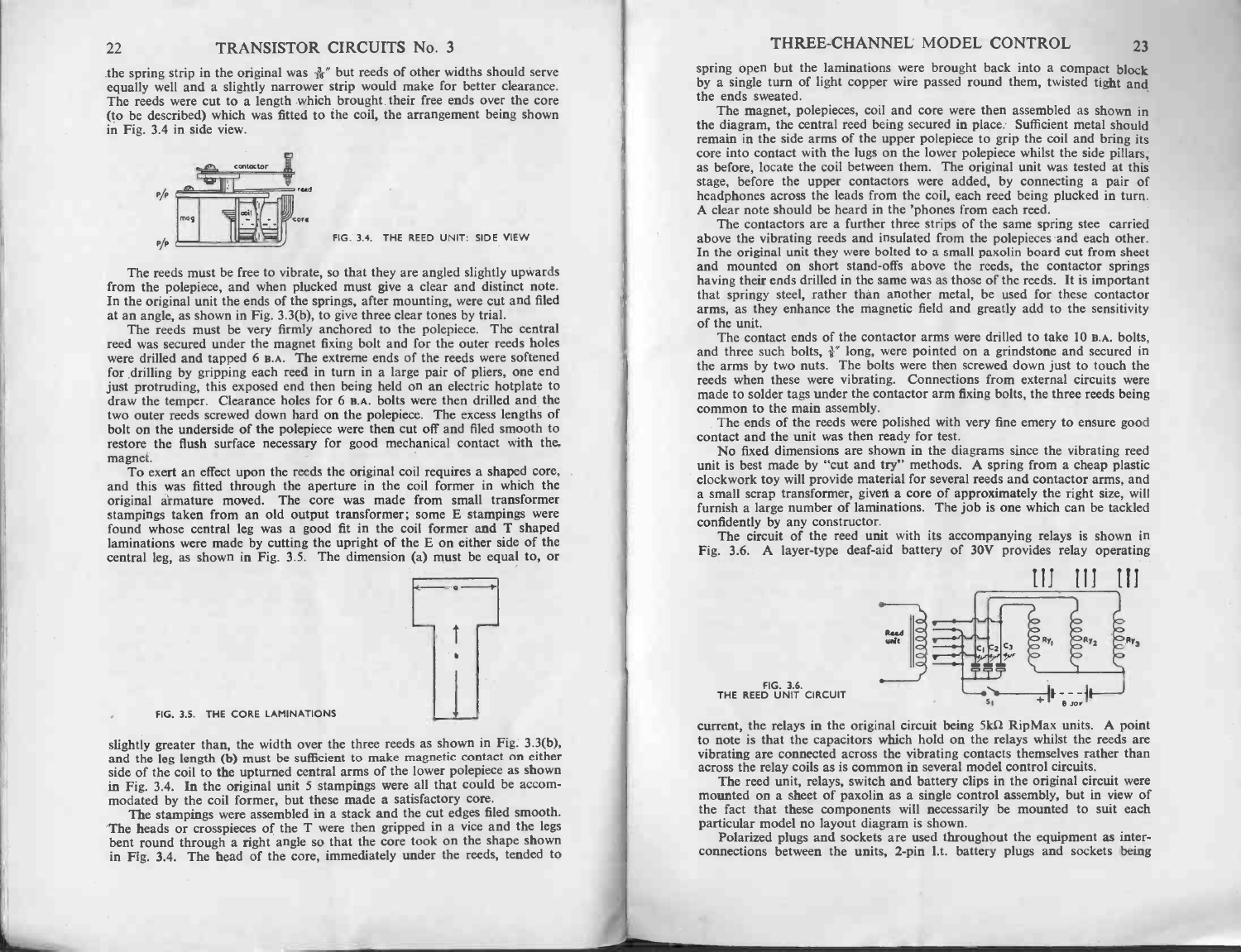employed as battery and reed unit connectors to the receiver and 3-pin h.t. I KANSISTUK CIKCUITS NO. 3<br>battery and sockets as connectors to the receiver and 3-pin h.t.<br>battery plugs and sockets as connectors to the relay contacts, which are of employed as battery<br>battery plugs and so<br>the changeover type. bloyed as battery and reed unit connectors to the receiver and 3-pin h.t.<br>ery plugs and sockets as connectors to the relay contacts, which are of<br>changeover type.<br>The main supply switch,  $S_1$  of Fig. 3.1, in the receiver

The main supply switch,  $S_1$  of Fig. 3.1, in the receiver fitted to the "Sea<br>Scout" was one pole of a 3-pole 4-way rotary switch mounted in the cabin.<br>Position 1 was off: position 2, receiver on only: position 3 was rece battery plugs and sockets as connectors to the relay contacts, which are of<br>the changeover type.<br>The main supply switch,  $S_1$  of Fig. 3.1, in the receiver fitted to the "Sea<br>Scout" was one pole of a 3-pole 4-way rotary sw relative main supply switch,  $S_1$  or Fig. 3.1, in the receiver fitted to the sea<br>Scout" was one pole of a 3-pole 4-way rotary switch mounted in the cabin.<br>Position 1 was off; position 2, receiver on only; position 3 was r Position 1 was off; position 2, receiver on only; position 3 was receiver and relay controlled circuits on; and the final position brought in the main motor supply along with the control gear. This type of control is parti In that the only receiver test normally required the only receiver of the cabin.<br>Position 1 was off; position 2, receiver on only; position 3 was receiver and<br>relay controlled circuits on; and the final position brought in supply along with the control gear. This type of control is particularly useful<br>in that the only receiver test normally required can be made by switching on<br>the receiver alone and listening to the buzz from the reed unit a mitter is switched circuits on; and the final position brought in the main motor supply along with the control gear. This type of control is particularly useful in that the only receiver test normally required can be made the receiver alone and listening to the buzz from the reed unit as the transmitter is switched a convenient distance away or, with aerial removed, fairly close to the boat. No tuning meter is required as is the case with s mitter is switched a convenient distance away or, with aerial removed, fairly<br>close to the boat. No tuning meter is required as is the case with single-channel<br>receivers and the tuning and sensitivity adjustments on the or eceivers and the tuning and sensitivity adjust<br>have been found remarkably stable; no a<br>a journey of several miles over hilly roads. close to the boat. No tuning meter is required as is the case with single-channel receivers and the tuning and sensitivity adjustments on the original apparatus have been found remarkably stable; no adjustments were necess

and 3.8. In Fig. 3.7(a) two relays are used as simple switches which connect



 $\begin{array}{r} \hline \text{R}_{11} \text{R}_{12} \text{R}_{13} \text{R}_{14} \text{R}_{15} \text{R}_{16} \text{R}_{17} \text{R}_{18} \text{R}_{18} \text{R}_{19} \text{R}_{10} \text{R}_{11} \text{R}_{12} \text{R}_{13} \text{R}_{15} \text{R}_{16} \text{R}_{17} \text{R}_{18} \text{R}_{19} \text{R}_{10} \text{R}_{11} \text{R}_{12} \text{R}_{13} \text{R}_{15} \text{R}_{16} \text{R}_{17} \text$ the steering motor to either of two batteries, their polarities being arranged<br>so that each drives the motor in a different direction. Limit switches, made<br>from relay contacts from old Post Office type relays, cut off the the steering motor to either of two batteries, their polarities being arranged<br>so that each drives the motor in a different direction. Limit switches, made<br>from relay contacts from old Post Office type relays, cut off the battery when the rudder is turned hard over in eith<br>Midget motor driving a 2 B.A. screwed rod and tr<br>sufficiently quickly to turn the boat in its own length. m relay contacts from old Post Office type relays, cut off the appropriate<br>tery when the rudder is turned hard over in either direction. A Mighty<br>lget motor driving a 2 B.A. screwed rod and traveller turn the rudder<br>incien battery when the rudder is turned hard over in either direction. A Mighty Midget motor driving a 2 B.A. screwed rod and traveller turn the rudder sufficiently quickly to turn the boat in its own length.<br>This simple system



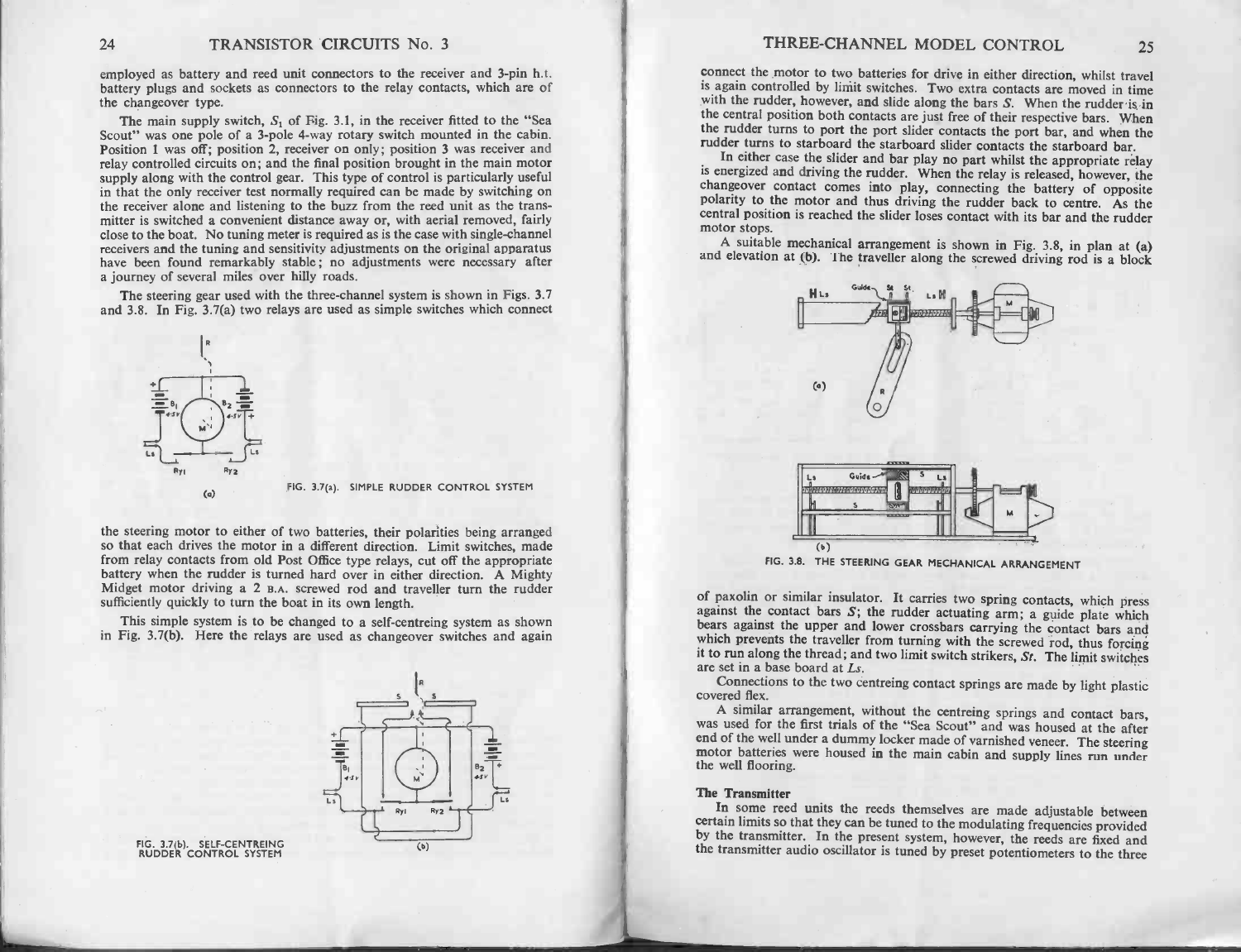reed frequencies. These three controls are brought out to the transmitter panel. Since different weather controls are brought out to the transmitter panel. Since different weather conditions and temperatures will affect both reeds and the transmitter modulator a rapid and convenient correction i reeds and the transmitter modulator a rapid and convenient correction is desirable. I frequencies. These three controls are brought out to the transmitter<br>el. Since different weather conditions and temperatures will affect both<br>ls and the transmitter modulator a rapid and convenient correction is<br>rable.<br>I

rection is<br>desirable.<br>It was originally intended to modulate the transmitter by a transistor audio<br>oscillator, but r.f. rectified on the transistor base altered the bias (and thus<br>the modulating frequencies) to such a degr the modulating frequencies) to such a degree that it was found necessary to use a valve. The transmitter circuit is shown in Fig. 3.9.



The power output from this transmitter is a matter of no more than a<br>half-watt or so, but it is adequate for control over the normal boating pool The power output from this transmitter is a matter of no more than a<br>half-watt or so, but it is adequate for control over the normal boating pool<br>especially if a whip aerial is mounted on the boat. The complete transmitter The power output from this transmitter is a matter of half-watt or so, but it is adequate for control over the nospecially if a whip aerial is mounted on the boat. The concluding batteries, is built into a metal case  $9\frac$ The power output from this transmitter is a matter of no more than a<br>
"watt or so, but it is adequate for control over the normal boating poor<br>
ccially if a whip aerial is mounted on the boat. The complete transmitter<br>
ud

especially if a whip aerial is mounted on the boat. The complete transmitter,<br>including batteries, is built into a metal case  $9\frac{3}{8}\times 4\frac{3}{8}\times 4\frac{3}{8}\times$ .<br>The audio oscillator employs a 5 : 1 transformer in the circui which is a DF91. In the original equipment a Radiospares  $5:1$  Intervalve The audio oscillator employs a 5 : 1 transformer in the circuit round  $V_2$ ,<br>which is a DF91. In the original equipment a Radiospares 5 : 1 Intervalve<br>transformer is used but practically any 5 : 1 audio transformer should ponent. The correct sense of connection to the transformer primary to give oscillation should be found by trial. Deep modulation is required and the audio oscillator is therefore coupled to a triode modulator valve which i turn provides grid modulation of the transmitter. The r.f. oscillator and the Hation should be found by that. Deep modulation is required and the<br>io oscillator is therefore coupled to a triode modulator valve which in<br>a provides grid modulation of the transmitter. The r.f. oscillator and the<br>dulator

modulator are the two sections of a BOOS double thous.<br>Higher power transmitters can, of course, be used with<br>number of designs are available in model control literature

## COMPONENTS LISTS FOR THE MODEL CONTROL EQUIPMENT FOR THE MODEL<br>(Figs. 3.1 to 3.9)

Coils

Receiver (Fig. 3.1):

(Figs. 3.1 to 3.9)<br>
Leiver (Fig. 3.1):<br>
L 7 turns 16 s.w.g. tinned copper wire close wound on 1" dia. rod

| TRANSISTOR CIRCUITS No. 3                                                                                                                                                                                                                                                                                              | THREE-CHANNEL MODEL CONTROL                                                                                                                                                                                                                                                |  |
|------------------------------------------------------------------------------------------------------------------------------------------------------------------------------------------------------------------------------------------------------------------------------------------------------------------------|----------------------------------------------------------------------------------------------------------------------------------------------------------------------------------------------------------------------------------------------------------------------------|--|
| These three controls are brought out to the transmitter<br>erent weather conditions and temperatures will affect both                                                                                                                                                                                                  | 27<br>Transmitter (Fig. 3.9):<br>L<br>6 turns 18 s.w.g. on low-loss ribbed 1" dia. coil former (e.g.                                                                                                                                                                       |  |
| nsmitter modulator a rapid and convenient correction is<br>y intended to modulate the transmitter by a transistor audio<br>rectified on the transistor base altered the bias (and thus<br>equencies) to such a degree that it was found necessary to<br>transmitter circuit is shown in Fig. 3.9.                      | Eddystone) turns spaced own thickness, secured by poly-<br>styrene cement. Aerial coupling coil 2 turns enamelled<br>18 s.w.g. spaced by trial from anode end of main coil,<br>connected to whip aerial socket by coaxial cable, outer<br>earthed to metal case at socket. |  |
|                                                                                                                                                                                                                                                                                                                        | <b>Components</b><br>Receiver (Fig. $3.1$ ):<br><b>CONTRACTOR</b> CONTRACTOR                                                                                                                                                                                               |  |
| $s_{3}$<br>$LFC_1$<br>$-0.2p$                                                                                                                                                                                                                                                                                          | $C_1, C_2$<br>50pF compression trimmer.<br>$C_3$ (optional) 15pF ceramic tubular trimmer.<br>$C_4$<br>$0.001 \mu F$ ceramic.<br>$C_{5}$<br>3-30pF "beehive" trimmer.<br>C <sub>6</sub>                                                                                     |  |
| 92<br>$\mathbb{F}_{q^{\prime}p}^{c_{4}}$<br>$C_5$                                                                                                                                                                                                                                                                      | $0.01 \mu$ F midget tubular.<br>$C_7, C_8, C_9, C_{11}$<br>$.2\mu$ F 12v.w. midget electrolytic.<br>$C_{10}$<br>$50\mu$ F 12v.w. midget electrolytic.<br>$R_1, R_2$<br>$2.2k\Omega$ 1/10 or $\frac{1}{4}$ watt.<br>$R_2, R_3, R_6$<br>$220k\Omega$ ,                       |  |
|                                                                                                                                                                                                                                                                                                                        | $4.7k\Omega$<br>$R_4, R_7$<br>$390\Omega$<br>$R_{5}$<br>,<br>,<br>$R_{8}$<br>$15k\Omega$<br>55 <sup>7</sup><br>53 <sub>1</sub><br>$R_{10}$<br>$10\Omega \frac{1}{4}$ watt.<br>R.F.C. <sub>12</sub><br>60 turns 34 s.w.g. enamelled copper wire on                          |  |
| CHANNEL MODEL CONTROL: THE LOW-POWER TRANSMITTER.                                                                                                                                                                                                                                                                      | 1 watt resistor. See text.<br>$T_1$<br>T1052 Ardente, 4.5 : 1.<br>$Tr_1$<br>Semiconductors SB345.<br>$Tr_2, Tr_3$<br>Mullard OC71 or equivalent.                                                                                                                           |  |
| tput from this transmitter is a matter of no more than a<br>ut it is adequate for control over the normal boating pool<br>p aerial is mounted on the boat. The complete transmitter,                                                                                                                                   | $Tr_{4}$<br>General Electric Co. GET5 or equivalent.<br>See text.<br>B<br>7.5V battery, Type AD38, Ever Ready.<br>Tagboard, etc., etc.                                                                                                                                     |  |
| s, is built into a metal case $9\frac{3}{8}$ " × $4\frac{3}{8}$ " × $4\frac{3}{8}$ ".                                                                                                                                                                                                                                  | Transmitter (Fig. 3.9):                                                                                                                                                                                                                                                    |  |
| illator employs a 5 : 1 transformer in the circuit round $V_2$ ,<br>In the original equipment a Radiospares 5:1 Intervalve<br>ed but practically any 5 : 1 audio transformer should serve<br>three tuning resistor chains are adjusted to suit the com-<br>rect sense of connection to the transformer primary to give | $C_1$<br>50pF compression trimmer.<br>$C_2$<br>50pF ceramic.<br>$\frac{C_3}{C_4}$ , $C_5$<br>$0.001 \mu F$ ceramic.<br>$0.1 \mu$ F tubular.                                                                                                                                |  |
| be found by trial. Deep modulation is required and the<br>s therefore coupled to a triode modulator valve which in<br>I modulation of the transmitter. The r.f. oscillator and the<br>two sections of a DCC90 double triode.                                                                                           | $C_6$<br>$0.01 \mu F$ tubular.<br>$C_7$<br>$0.02 \mu F$ tubular.<br>$C_{8}$<br>$8\mu$ F 150v.w. electrolytic.<br>$R_1$<br>$10k\Omega \neq \text{watt.}$<br>$R_2, R_5$<br>$220k\Omega$ ,, ,                                                                                 |  |
| transmitters can, of course, be used with advantage and a<br>s are available in model control literature.                                                                                                                                                                                                              | $150k\Omega$ ,,,<br>$R_3$<br>$R_{4}$<br>$50k\Omega$ pre-set variable.<br>$R_6$<br>$100k\Omega$ pre-set variable.<br>680k $\Omega$ $\frac{1}{4}$ watt.<br>R <sub>7</sub>                                                                                                    |  |
| ONENTS LISTS FOR THE MODEL CONTROL EQUIPMENT<br>(Figs. 3.1 to 3.9)                                                                                                                                                                                                                                                     | $R_{8}$<br>500k $\Omega$ pre-set variable.<br>$6.8k\Omega \frac{1}{4}$ watt.<br>R <sub>9</sub><br>$R.F.C._1, 2$<br>Same as $R.F.C_{1,2}$ in receiver.<br>$L.F.C._1$<br>10 henrys choke.                                                                                    |  |
| $3.1$ :<br>irns 16 s.w.g. tinned copper wire close wound on 1" dia. rod<br>and allowed to spring open.                                                                                                                                                                                                                 | $T_{1}$<br>5 : 1 audio transformer. See text.<br>$V_1$<br>Mullard DCC90 (3A5).<br>$V_{2}$<br>Mullard DF91.<br>2 pole on-off switch.<br>$\mathcal{S}_1$<br>$-$ continued.                                                                                                   |  |

| ansmitter (Fig. 3.9):         |                                                                 |
|-------------------------------|-----------------------------------------------------------------|
| $C_{1}$                       | 50pF compression trimmer.                                       |
| C <sub>2</sub>                | 50pF ceramic.                                                   |
| $C_3$                         | $0.001 \mu F$ ceramic.                                          |
| $C_4, C_5$                    | $0.1 \mu F$ tubular.                                            |
| $C_6$                         | $0.01 \mu F$ tubular.                                           |
| C <sub>7</sub><br>$C_{\rm s}$ | $0.02\mu$ F tubular.                                            |
| $R_{1}$                       | $8\mu$ F 150v.w. electrolytic.                                  |
| $R_2, R_5$                    | $10k\Omega \neq \text{watt.}$                                   |
| $R_{3}$                       | $220k\Omega$ ,, ,                                               |
| $R_{4}$                       | $150k\Omega$ ,,,                                                |
| $R_{6}$                       | $50k\Omega$ pre-set variable.<br>$100k\Omega$ pre-set variable. |
| $R_{\rm 7}$                   | 680k $\Omega$ $\frac{1}{4}$ watt.                               |
| $R_{\rm g}$                   | 500 $k\Omega$ pre-set variable.                                 |
| $R_{\rm g}$                   | $6.8k\Omega \frac{1}{4}$ watt.                                  |
| $R.F.C._1, 2$                 | Same as $R.F.C.1,2$ in receiver.                                |
| L.F.C.                        | 10 henrys choke.                                                |
| $T_{1}$                       | 5 : 1 audio transformer. See text.                              |
| $V_1$                         | Mullard DCC90 (3A5).                                            |
| $V_2$                         | Mullard DF91.                                                   |
| $\mathcal{S}_1$ :             | 2 pole on-off switch.<br>continue                               |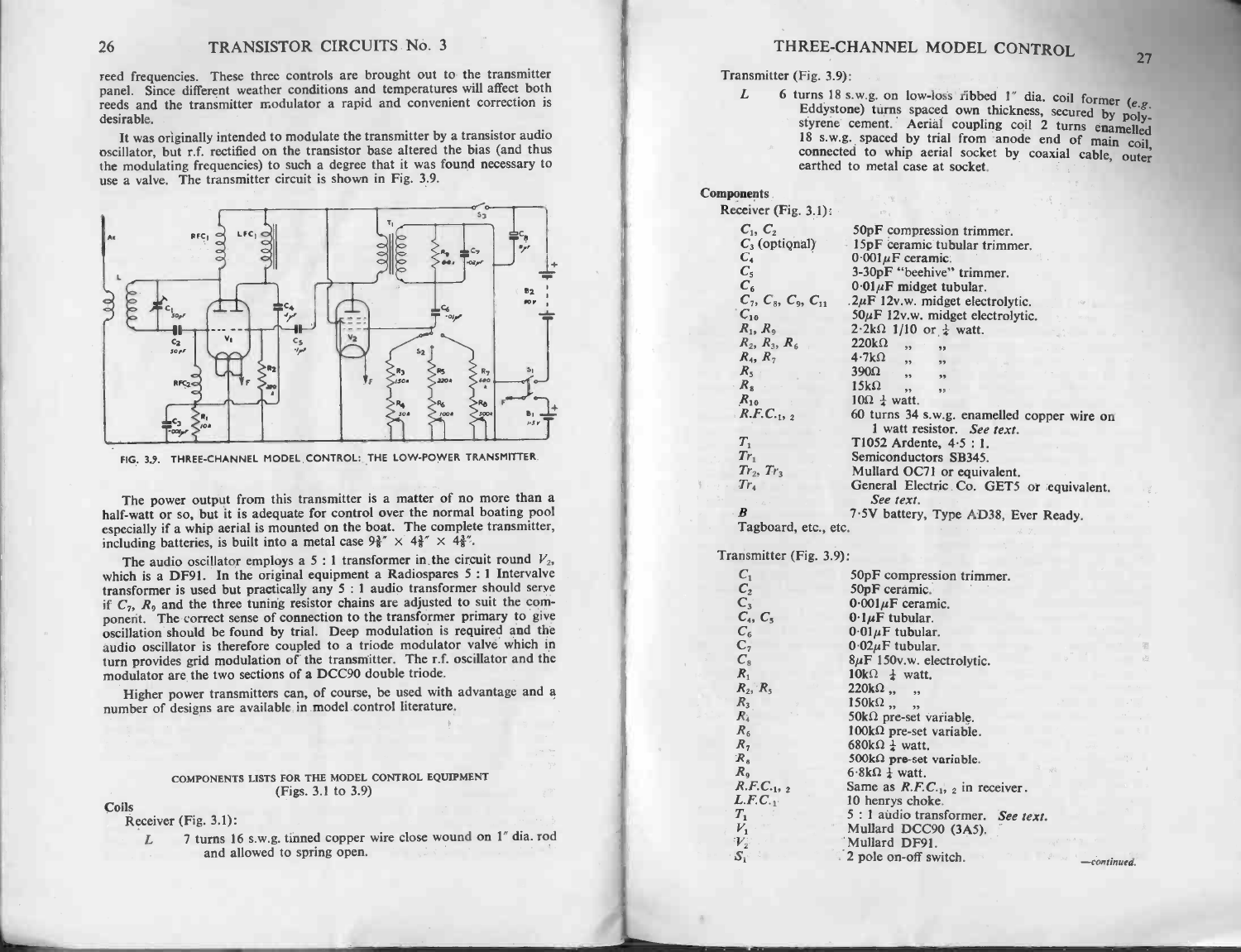|                                                  | <b>IRANSISTUR CIRCUITS 190. 5</b>                                                                                                             |
|--------------------------------------------------|-----------------------------------------------------------------------------------------------------------------------------------------------|
| S <sub>2</sub><br>$S_3$<br>B <sub>1</sub>        | S.p. 3-way tone selector switch.<br>Push-button on-off switch.<br>1.5V battery, Type AD35, Ever Ready.<br>90V battery, Type B126, Ever Ready. |
| B <sub>2</sub><br>Case, valveholders, etc., etc. |                                                                                                                                               |

Case, valvenoiders, etc.,<br>Reed/Relay Unit (Fig. 3.6):

| $\text{lead}/\text{Relay Unit}$ (Fig. 3.6):                       |                                                                                                                                 |
|-------------------------------------------------------------------|---------------------------------------------------------------------------------------------------------------------------------|
| Reed Unit<br>$Ry_1$ , $Ry_2$ , $Ry_3$<br>$C_1, C_2, C_3$<br>$S_1$ | See text.<br>RipMax 5kΩ, changeover contacts, or equivalent.<br>$4\mu$ F 150v.w. miniature electrolytic.<br>S.P. on-off switch. |
| $\boldsymbol{B}$                                                  | 30V battery, Type B123, Ever Ready.                                                                                             |
|                                                                   | Baseboard, made-up battery clips, etc., etc.                                                                                    |

Setting up and Adjustments<br>
The receiver controls are rather unconventional and some practice is<br>
needed in their adjustment. The receiver is most easily tuned if an audio Setting-up and Adjustments<br>The receiver controls are rather unconventional and some practice is<br>needed in their adjustment. The receiver is most easily tuned if an audio<br>ignal is used and a headphone similar to the type al The receiver controls are rather unconventional and some practice is<br>needed in their adjustment. The receiver is most easily tuned if an audio<br>signal is used and a headphone similar to the type already mentioned should<br>the Ine receiver controls are rather unconventuous and some preceiver in the receiver is most easily uned if an audio<br>is signal is used and a headphone similar to the type already mentioned should<br>therefore be connected in pla therefore be connected in place of the reed unit. A strong input signal is not required and a modulated signal generator working on 27Mc/s is the best signal source; the transmitter may be used if it is built and tuned cor

The receiver should be connected to the aerial which will be used on the model, or to an aerial of similar size. Where a signal generator is employed for the tuning process its output lead should be run close to the recei to the operating frequency. It should not be too close to the receiver.<br>The receiver should be connected to the aerial which will be used on the<br>model, or to an aerial of similar size. Where a signal generator is employed

reflective shown by connected. Where a signal generator is employed<br>for the tuning process its output lead should be run close to the receiver aerial.<br>With the receiver switched on, set  $C_1$  to almost maximum capacitance With the receiver switched on, set  $C_1$  to almost maximum capacitance<br>and then serve in  $C_5$  is increased, as denoted by an increase in the hissing and<br>noise heard in the earpiece.  $C_2$  should be set to about its midwa

function as the capacital be set to about its midway position.<br>Iosing an insulated screwdriver or trimming tool commence reducing the<br>value of  $C_1$ —the hiss will stop when some lower capacitance is reached and<br>should be should be restored by further increasing the capacitance of  $C_5$ . The aim is<br>to use the lowest capacitance of  $C_1$  which will give good superregeneration<br>and present as low a shunting capacitance across the aerial input Since of  $C_1$ —the hiss will stop when some lower capacitance is reached and should be restored by further increasing the capacitance of  $C_5$ . The aim is to use the lowest capacitance of  $C_1$  which will give good superr

restore regeneration.<br>Tune the signal generator until the signal is heard, and adjust  $C_2$  accordingly, reducing its capacitance if the receiver is tuning to a low frequency Reduce  $C_1$  in steps, therefore, until  $C_5$  has to be at almost full capacitance to<br>restore regeneration.<br>Tune the signal generator until the signal is heard, and adjust  $C_2$ <br>accordingly, reducing its capacitance if th accordingly, reducing its capacitance if the receiver is tuning to a low frequency and *vice versa*. If  $C_2$  is adjusted more than a few picofarads either way the setting of  $C_1$  will probably have to be changed since setting of  $C_1$  will probably have to be changed since  $C_1$ ,  $C_2$ ,  $C_3$  if fitted and  $C_5$  are all interdependent. Adjustment of the controls is not at all difficult, however, and it should not take long to set the r  $C_5$  are all interdependent. Adjustment of the controls is not at all difficult,<br>however, and it should not take long to set the receiver to 27Mc/s. The<br>signal generator output should then be reduced and the setting of frequencies by ear. S<sub>2</sub> selects the appropriate to the reduced and the setting of  $C_1$  and  $C_2$  varied for the best sensitivity. The coil may be squeezed or slightly opened to assist in the tuning if necessary.<br>The aud

to assist in the tuning if necessary.<br>The audio section of the transmitter can be set roughly to the reed<br>frequencies by ear.  $S_2$  selects the appropriate tone for the reed it is required<br>to operate;  $S_3$  in the transmi to operate;  $S_3$  in the transmitter is a push-button control—the transmitter is<br>on only whilst  $S_3$  is depressed. During the setting-up procedure it is therefore<br>convenient to short  $S_3$ , switching on and off as requir The audio section of the transmitter can be set roughly to the reed<br>quencies by ear.  $S_2$  selects the appropriate tone for the reed it is required<br>operate;  $S_3$  in the transmitter is a push-button control—the transmitte

 $R_1$ ,  $R_8$  to the lowest. A pair of high impedance headphones connected across  $R_1$  of the transmitter enables the audio tone to be heard strongly: it may be necessary to insert a resistance in series with the 'phone l

necessary to insert a resistance in series with the 'phone lead as a volume THREE -CHANNEL MODEL CONTROL <sup>29</sup> control. The reed tones can be heard by plucking the reeds with the finger, and tuning R4, R6 and R8 (setting S2 as required) will indicate whether the audio tuning ranges cover the reed frequencies. The values shown in Fig. 3,9 were those found by trial to suit the original reed unit, and different values may well be required for different reeds. Any necessary corrections should be made to the fixed resistors, R3, R5 and R7, increasing their values by resistance in series if the audio oscillator is found to be tuning too high, or reducing them, by further fixed resistors in parallel, if the oscillator is tuning too low. In either case the resistance value required must be found by trial. The reed unit can now be connected to the receiver, the headphones being disconnected from the transmitter and the link across the push-button S3 removed. With the transmitter off and the receiver on it should be possible to hear the superregenerative hiss from the reed unit; switching on the transmitter with a short length of wire plugged into the aerial socket, and operating S2 and S3 should cause the three reeds to operate. It now remains to adjust the contactor points so that they touch the reeds without damping their vibration too much, the relays closing correctly when the 30V relay battery is switched on. If the receiver has been adjusted against a signal generator the transmitter can next be fitted with a good whip aerial and its tuning adjusted against that of the receiver. A convenient method of carrying out this procedure with a fair distance between the transmitter and receiver is to wire a lamp and battery to one of the relay contacts as an indicator, so that operation of the appropriate audio tone in the transmitter will cause the lamp to light. The transmitter can then be taken to a distance and its tuning finally adjusted so that it is possible to switch the lamp on and off over a wide operating range. In the original transmitter C1 was mounted across the ribbed coil -former, and was accessible through a hole in the back of the transmitter case to enable this tuning to be carried out. The control system is then ready for use, and for connection to the control mechanisms in the model. A licence must be obtained before controlling any model by radio. Application forms are obtainable from the Director General, Headquarters Building, General Post Office, St. Martins -le -Grand, London, E.C.1. The requirements are simple and the licence costs only £1 for a period of five years.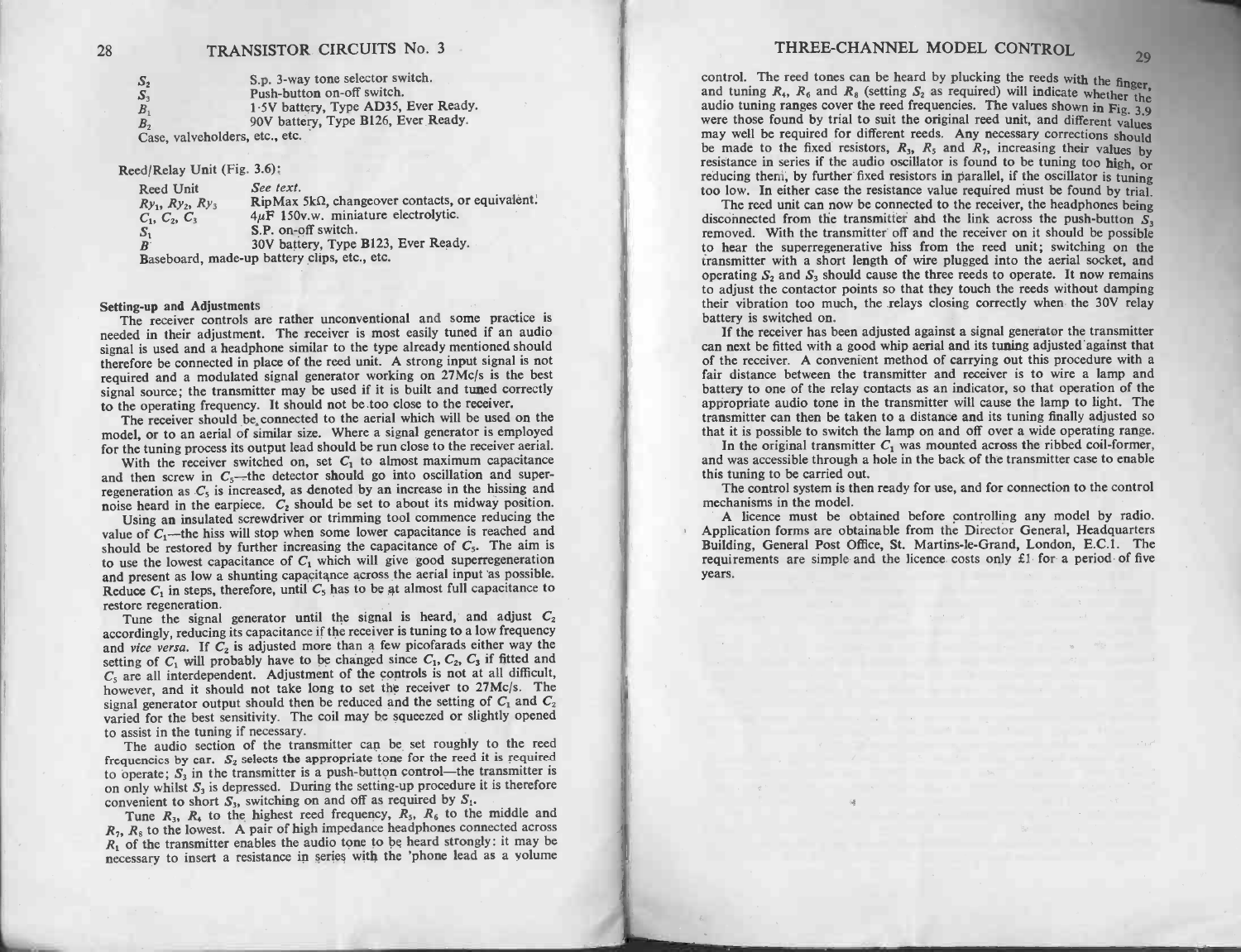### CHAPTER 4

# CHAPTER 4<br>A TWO-TRANSISTOR T.R.F. RECEIVER

A TWO-TRANSISTOR T.R.F. RECEIVER<br>
GREAT number of crystal detector-transistor audio amplifier receivers<br>
have been built but unless a fairly strong local signal is available, such<br>
circuits are often disappointing. In the **CREAT number of crystal detector-transistor audio amplifier receivers** have been built but unless a fairly strong local signal is available, such circuits are often disappointing. In the author's reception area no crystal have been built but unless a fairly strong local signal is available, such circuits are often disappointing. In the author's reception area no tal detector will give an audible signal except under the most favourable ditio

conditions and the same holds true for many other areas.<br>The three-valve t.r.f. receiver was popular for a very long time and a modernized version of the circuit is shown in Fig. 4.1. With a *good* aerial



and earth this will give excellent results in any reception location, whilst in and earth this will give excellent results in any reception location, whilst in<br>strong signal areas it will probably overload unless only a small aerial is used. FIG. 4.1. A TWO-TRANSISTOR T.R.F. RECEIVER<br>and earth this will give excellent results in any reception location, whilst in<br>strong signal areas it will probably overload unless only a small aerial is used.<br>Under daytime rec Under daytime reception conditions the quality is very pleasing and the circuit will serve well as a recording tuner; for evening conditions the selectivity, like that of any  $t.r.f.$  receiver, leaves something to be desire the local station should generally override interference. For best results first exception conductions fire quality is very pleasing dins the selectivity, like that of any t.r.f. receiver, leaves something to be desired but the local station should generally override interference

selectivity, like that of any t.r.f. receiver, leaves something to be desired but the local station should generally override interference.<br>For best results first-grade transistors are necessary. Mullard OC45s were used i trial.  $Tr_1$  is an r.f. amplifier, its input inductively coupled to the aerial and its output inductively coupled into the detector stage round  $Tr_2$ . The simplest were used in the original receiver; white spot or blue spot or similar second grade transistors may be tried when  $R_1$  and  $R_3$  may need some adjustment by trial.  $Tr_1$  is an r.f. amplifier, its input inductively couple than a 3V supply is needed, and the circuit is particularly suitable for the beginner or junior constructor as it is very simple to align.<br>Almost any two-gang tuner may be used; a twin 500pF tuner is shown in possible biasing arrangements are used with complete safety since no more<br>than a 3V supply is needed, and the circuit is particularly suitable for the<br>beginner or junior constructor as it is very simple to align.<br>Almost an

the diagram but values down to about 350pF will serve unless very full are provided so that the Light Programme is obtainable in those areas where the medium wave Light Programme is poorly received. the medium wave Light Programme is poorly received. As with the medium wave Light Programme is obtainable in those areas where the medium wave Light Programme is poorly received.<br>As with the old valve circuit a little care

he medium wave Light Programme is poorly received.<br>As with the old valve circuit a little care is required in the layout if<br>instability is to be avoided, a suitable arrangement being shown in Figs. 4.2<br>and 4.3. Here the tw



The contract of the same of the same in the same in the same in the same in the same in the same in the same in the same in the same in the same in the same in the same in the same in the same in the same in the same in t